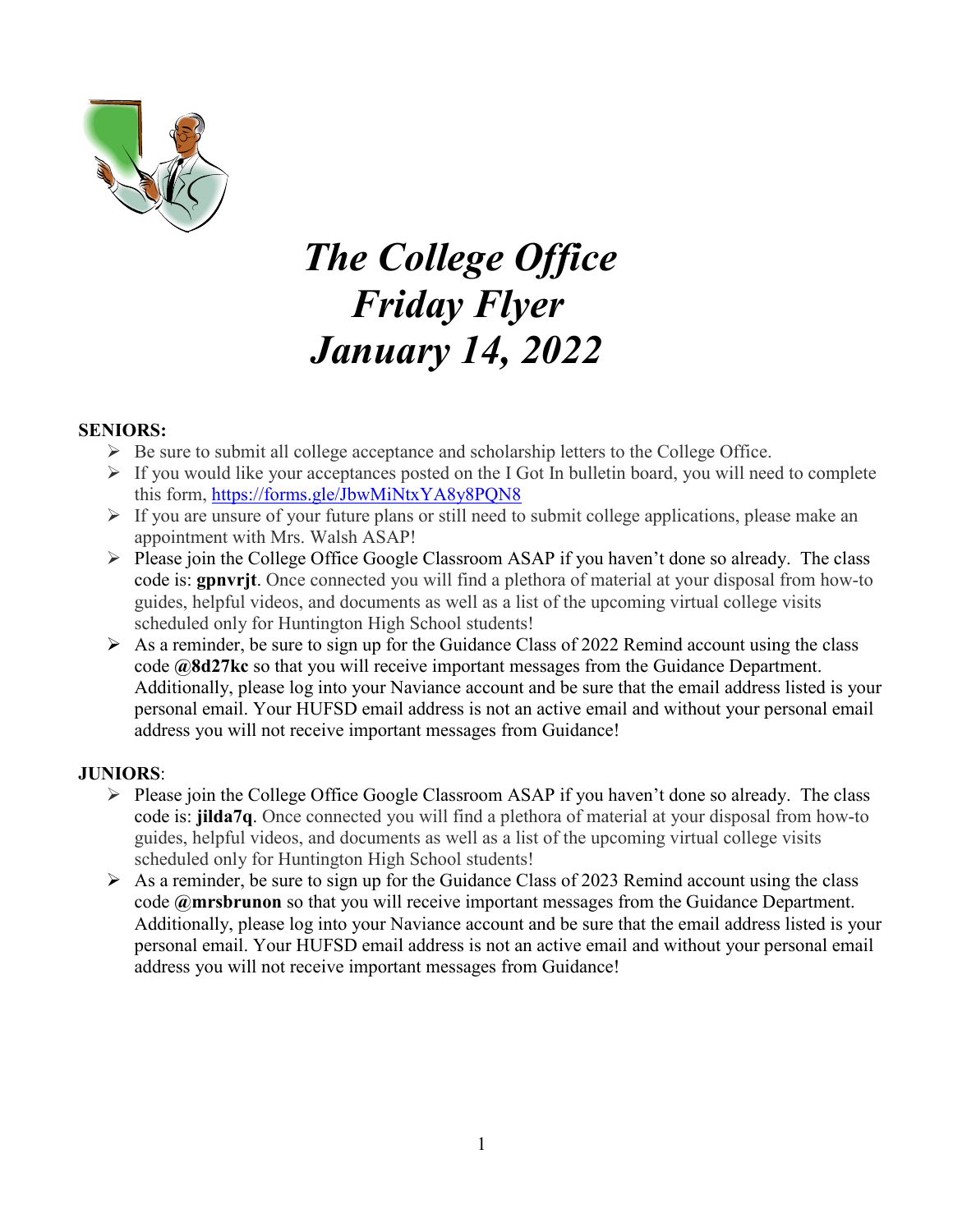# *UPCOMING STANDARDIZED TESTS*

# **SAT and Subject Tests Test Dates (Registration Deadlines)**

| March $12th$ | register by February $11th$ (3/1 with late fee) |
|--------------|-------------------------------------------------|
| May $7th$    | register by April $8th$ (4/26 with late fee)    |
| June $4th$   | register by May $5^{th}$ (5/25 with late fee)   |
|              | To register: www.collegeboard.org               |

# **ACT Test Dates (Registration Deadlines)**

| February $12th$                   | register by January $7th$ (1/21 with late fee)   |  |  |
|-----------------------------------|--------------------------------------------------|--|--|
| April $2nd$                       | register by February $25th$ (3/11 with late fee) |  |  |
| June $11th$                       | register by May $6^{th}$ (5/20 with late fee)    |  |  |
| July $16^{th}$                    | register by June $17th$ (6/4 with late fee)      |  |  |
| ***No July ACT available in NY*** |                                                  |  |  |
| To register: www.actstudent.org   |                                                  |  |  |

# *UPCOMING EVENTS*

# **Alumni Day**

January 19<sup>th</sup>, 7pm via Zoom Huntington High School alumni from the Classes of 2020 and 2021 will discuss various topics including:

- The college and financial aid application processes
- The transition to college from high school
- Deciding upon a major
- Sports and clubs
- Dorming vs. commuting
- College during COVID 19

\*\*Breakout room for Spanish speaking families\*\* Join Zoom Meeting [https://E2CCB-GST.zoom.us/j/98429394351?pwd=NUM3bCtaTVJUVWVoclZxZC9qRzJIUT09](https://e2ccb-gst.zoom.us/j/98429394351?pwd=NUM3bCtaTVJUVWVoclZxZC9qRzJIUT09) Meeting ID: 984 2939 4351 Passcode: 685730 One tap mobile +16468769923,,98429394351# US (New York) 16465189805,,98429394351# US +(New York) Dial by your location +1 646 876 9923 US (New York) +1 646 518 9805 US (New York) Meeting ID: 984 2939 4351

# *INFORMATION SESSIONS*

**University of Chicago**

Virtual and In Person Information Sessions Virtual and In Person Tours For additional information visit<https://collegeadmissions.uchicago.edu/visit>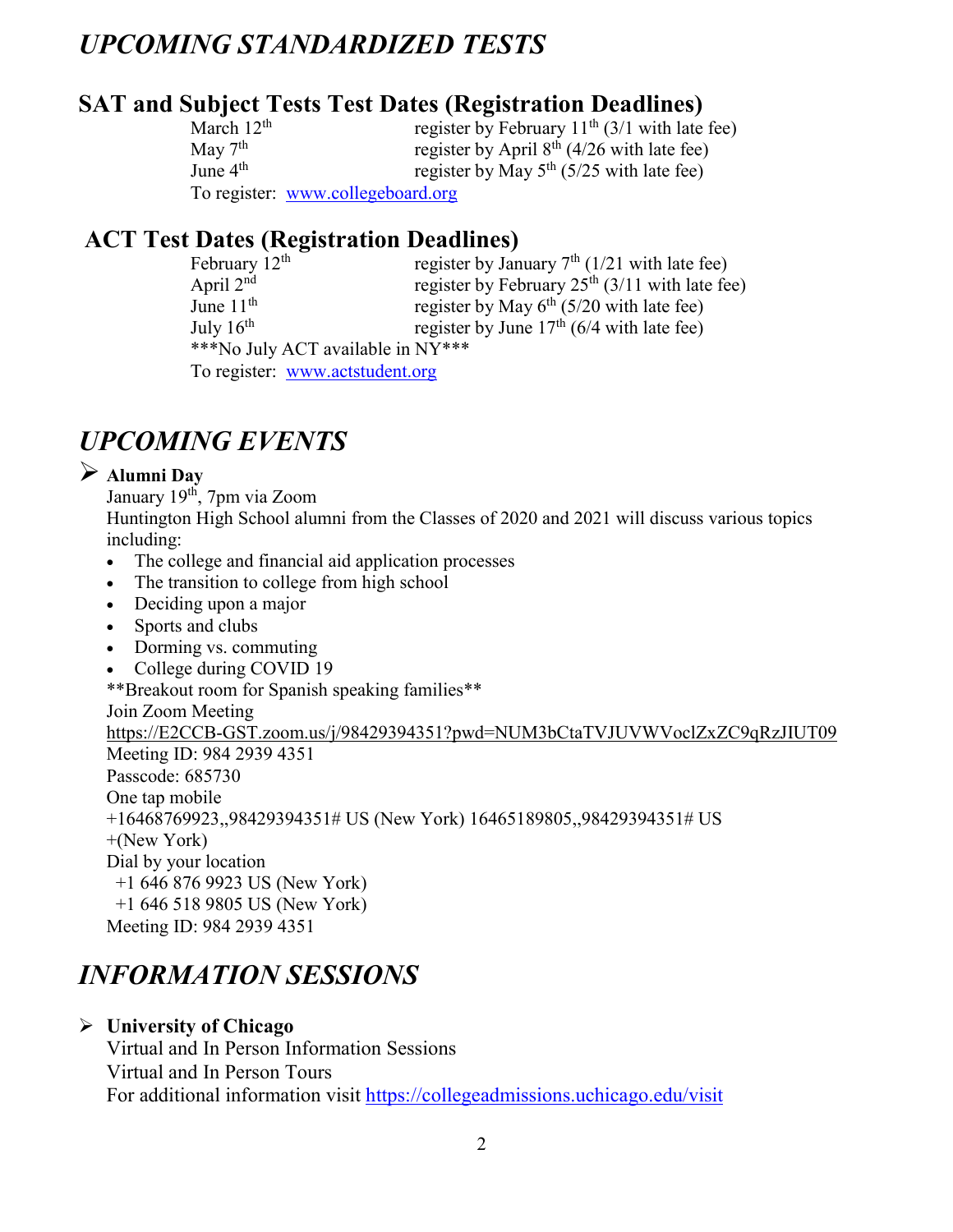# **SUNY Plattsburgh**

Representatives visiting Bohemia, East Meadow, East Northport, Garden City and Selden To register visit<https://apply.plattsburgh.edu/portal/long-island-appointments>

# **SUNY Upstate Virtual Info Sessions**

Radiation Therapy, Ultra Sound, Clinical Laboratory Sciences, Respiratory Therapy, Medical Imaging/Radiology, Virtual RN, Virtual Upstate Native Pre-Admission Workshop, Physical Therapy, 3+3 Doctor of Physical Therapy, Medical School Advisement Session For dates and additional information visit<https://engage.upstate.edu/portal/virtual-events>

#### **University of Massachusetts – Boston**

Preview Days – Most Saturdays during the Fall semester and Information Sessions/Campus Tours during the week For additional information visit<https://admissions.umb.edu/freshman-students>

#### **Tulane University at Nassau County Museum of Art** Several programs offered. For additional information visit<https://admission.tulane.edu/virtual-visiting>

# **Roger Williams University – First Flight College Nights – Online**

Workshops geared toward first generation students held monthly at 6:30pm For additional information visit https://connect.rwu.edu/portal/first\_in\_family?pid=8FzCMxIJjgs2V2gF\_94b2BOsPOevyYezsa [tZy0oYaxrOd7cG3NNvSSzyxA9gXdoYJN6B95EuEVDdnm0mBMSk5Q](https://connect.rwu.edu/portal/first_in_family?pid=8FzCMxIJjgs2V2gF_94b2BOsPQevyYezsatZy0oYaxrOd7cG3NNvSSzyxA9gXdoYJN6B95EuEVDdnm0mBMSk5Q)

#### **Smith College Virtual Information Sessions via Zoom** Every 2nd Tuesday of the month 6:00pm – 7:00pm To register visit<https://apply.smith.edu/register/PrecollegeConnection>

# *OPEN HOUSES*

# **The Cooper Union**

Irwin S. Chanin School of Architecture School of Art Albert Nerken School of Engineering Various dates and programs offered. For additional information visit [www.connect.cooper.edu/portal/cooper-events](http://www.connect.cooper.edu/portal/cooper-events)

# **St. John Fisher College**

Saturday, 1/22 For additional information visit<https://go.sjfc.edu/visitfisher>

#### **UMass Lowell**

Virtual Exploratory Open House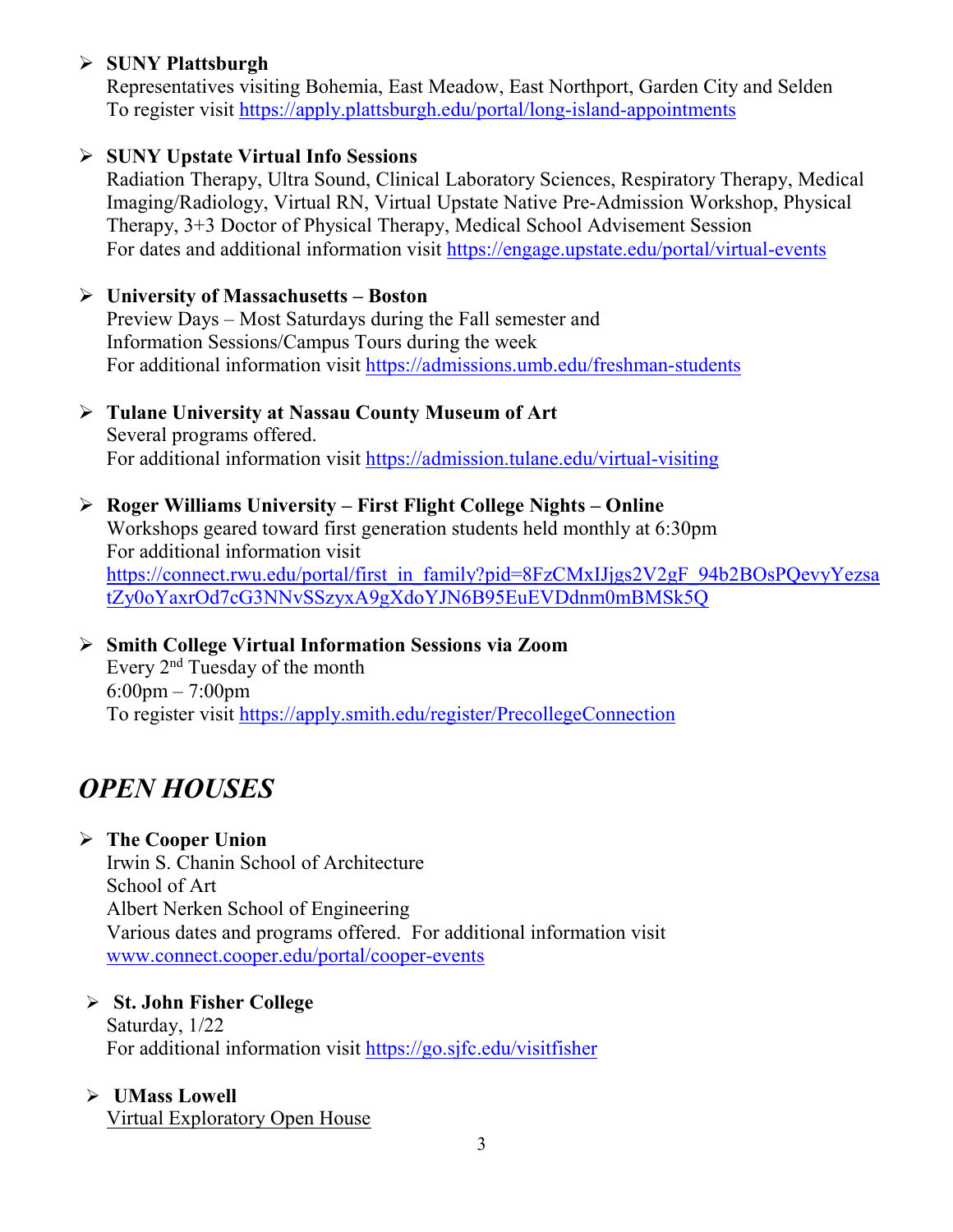Wednesday, 1/26 Visit<https://go.uml.edu/register/virtual-open-house-january> to register

**Niagara University**

Many open house dates and various programs available in person and on-line. For a complete listing visit [https://apply.niagara.edu/portal/admission](https://apply.niagara.edu/portal/admission-events?utm_source=slate&utm_medium=email&utm_campaign=usnews_hs_email)[events?utm\\_source=slate&utm\\_medium=email&utm\\_campaign=usnews\\_hs\\_email](https://apply.niagara.edu/portal/admission-events?utm_source=slate&utm_medium=email&utm_campaign=usnews_hs_email)

 **Five Towns College – Virtual Open House** Wednesday, 2/9 7:00 pm To rsvp visit [www.ftc.edu/rsvp/](http://www.ftc.edu/rsvp/)

# *VIRTUAL COLLEGE CAMPUS TOURS*

- $\triangleright$  Many colleges have registered with the following websites to provide students and families with virtual campus tours. Be sure to check them out!
	- o [www.campustours.com](http://www.campustours.com/)
	- o [www.youvisit.com](http://www.youvisit.com/)
	- o [www.ecampustours.com](http://www.ecampustours.com/)

# *COLLEGE FAIRS/SPECIAL PROGRAMS*

# **The Princeton Review SAT and ACT and AP Prep and Tutoring**

SAT and ACT Tests are around the corner! Don't miss the opportunity to register for virtual prep courses through our partnership with The Princeton Review.

 \*For complete course schedules, visit [www.princetonreview.com/huntingtonhs](http://www.princetonreview.com/huntingtonhs) or call (800) 2REVIEW.

 Huntington High School students receive a 30% discount off ALL Courses, including AP, SAT and ACT courses

#### **Huntington Learning Center ACT/SAT Practice Test – Martin Luther King Day** Monday, 1/17 Noon and 3:30pm – each 3 hour tests \$75.00 (Normally \$195.00)

Huntington Learning Center of East Northport To reserve a spot call  $631-462-6940$  or email  $ntc@hlcmail.com$ 

# **28th Annual HBCU Historically Black Colleges & Universities Tour – Virtual**

January 26 7:00 pm Invited Colleges – Clark Atlanta University, Delaware State University, Elizabeth City State, Hampton University, Howard University, Johnson C. Smith, Lincoln University, Morehouse College, Morgan State University, Norfolk State University, North Carolina Central, Spelman College, Tuskegee University, University MD Eastern Shore, Virginia State University To9 register visit<http://bit.ly/NACHBCUTOUR22>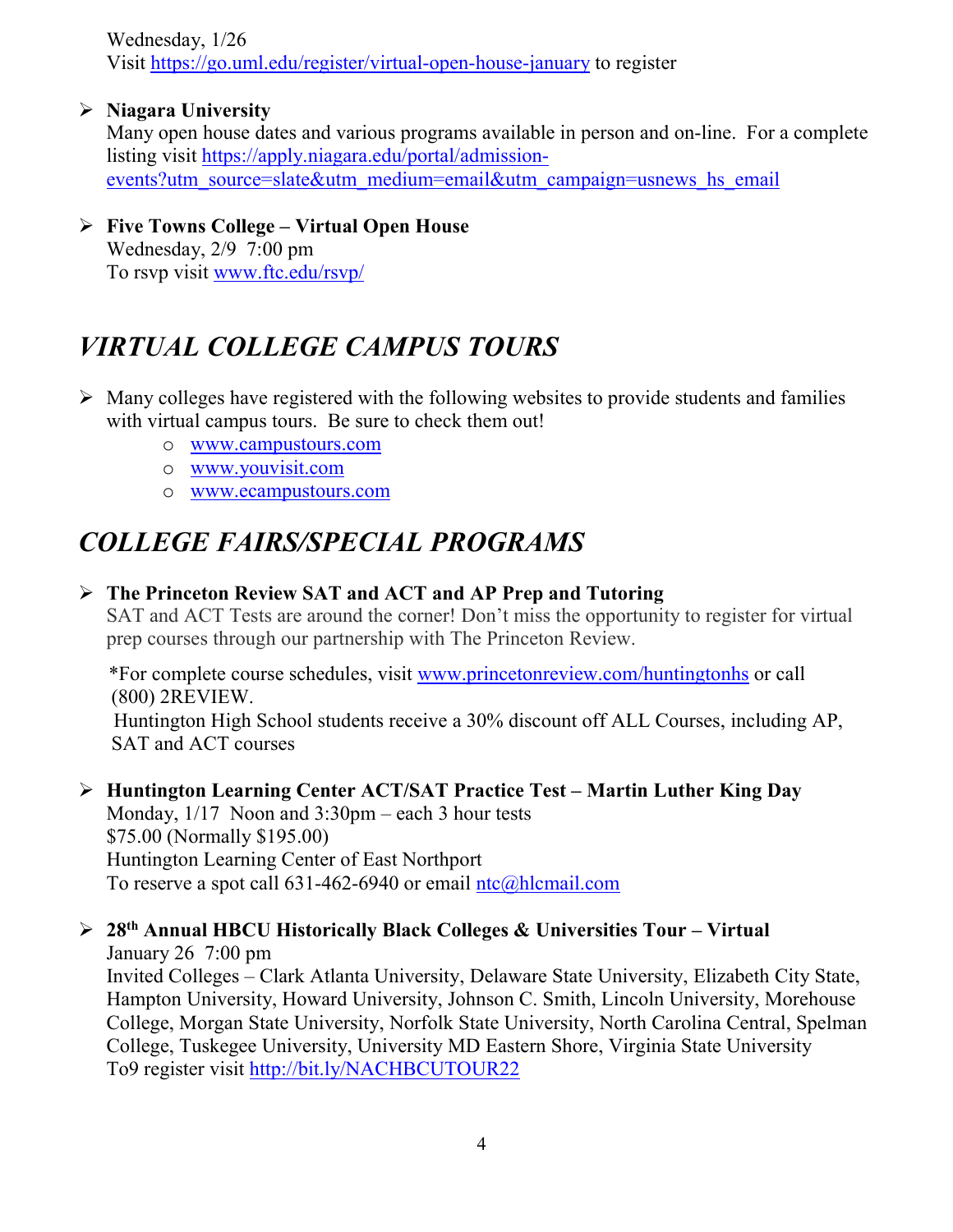# **USA Gap Year Fairs**

Connect with gap year program providers, counselors, alumni, and college admission representatives at virtual and in-person events to learn everything you need to know about taking a gap year, including gap year scholarships.

Check out this link for additional information, [https://www.gooverseas.com/gap-year/usa](https://www.gooverseas.com/gap-year/usa-fairs/schedule)[fairs/schedule](https://www.gooverseas.com/gap-year/usa-fairs/schedule)

Events are scheduled from January  $11<sup>th</sup>$  through February  $1<sup>st</sup>$ .

# **Savannah College of Art and Design**

Virtual workshops:

- January  $21^{st}$ , 4pm: From State to Screen: The Dramatic Elements Register via,<https://admission.scad.edu/forms/workshopDay?evtId=27734>
- January 28<sup>th</sup>, 4pm: Sneak Preview into the Business of Beauty and Fragrance Industry

Register via,<https://admission.scad.edu/forms/workshopDay?evtId=27735>

• View a complete list of upcoming virtual SCAD workshops and online chats: <https://www.scad.edu/admission/admission-events-near-you?tab=2>

# **Air Force Reserve Officer Training Corps – Shadow Day 2022**

President's Day, February 21

For additional information please contact [det536af@clarkson.edu](mailto:det536af@clarkson.edu) or [bdavis@clarkson.edu](mailto:bdavis@clarkson.edu)

# **Which SUNY are you?**

Students and families are invited to join staff from the SUNY Welcome Center in NYC for a group information session. You will have the opportunity to explore The State University of New York -- the campuses, academic programs, application and admissions process, financial assistance, the Excelsior Scholarship and more!

Various dates scheduled from April through June.

Register via, [https://engage.suny.edu/portal/which\\_suny](https://engage.suny.edu/portal/which_suny)

# **Which SUNY Are You?**

Students and families are invited to join SUNY for an online group information session. You will have the opportunity to explore The State University of New York -- the campuses, academic programs, application and admissions process, financial assistance, the Excelsior Scholarship and more! During the session, you will be able to submit questions via live chat. Various virtual events held throughout the spring, January through June. Register via, [https://engage.suny.edu/portal/which\\_suny\\_virtual](https://engage.suny.edu/portal/which_suny_virtual)

# **How to Apply to SUNY Workshop**

Virtual workshops:

- Thursday, February  $3<sup>rd</sup>$ , 5:30pm [https://engage.suny.edu/portal/how\\_to\\_apply?id=f9c2d7f2-e991-49de-bc1e-](https://engage.suny.edu/portal/how_to_apply?id=f9c2d7f2-e991-49de-bc1e-9937da9de9ae)[9937da9de9ae](https://engage.suny.edu/portal/how_to_apply?id=f9c2d7f2-e991-49de-bc1e-9937da9de9ae)
- Thursday, February  $17<sup>th</sup>$ , 5:30pm [https://engage.suny.edu/portal/how\\_to\\_apply?id=afb79ff6-57c4-4d56-8eb2-](https://engage.suny.edu/portal/how_to_apply?id=afb79ff6-57c4-4d56-8eb2-26e72c7443e1) [26e72c7443e1](https://engage.suny.edu/portal/how_to_apply?id=afb79ff6-57c4-4d56-8eb2-26e72c7443e1)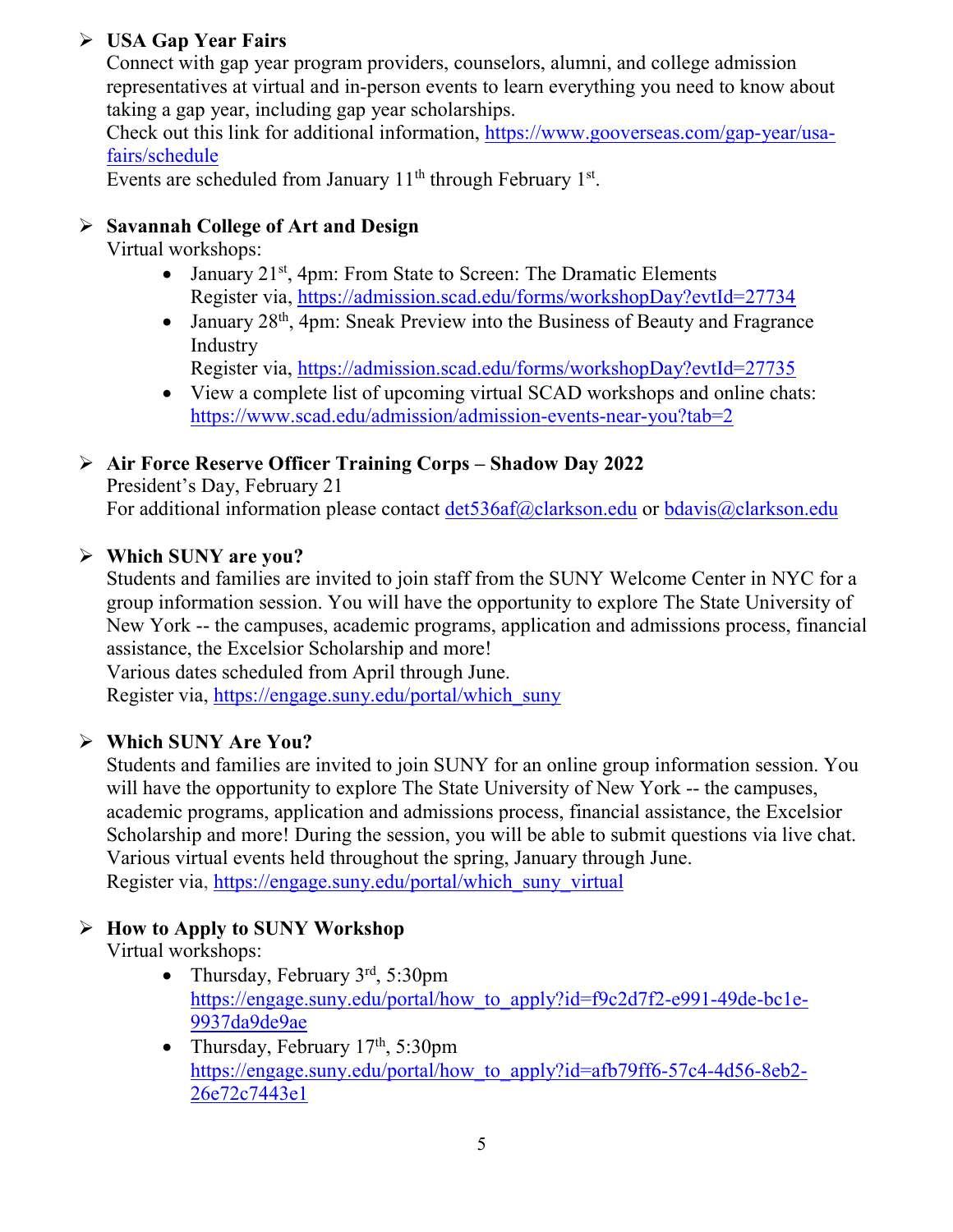# *FINANCIAL AID/SCHOLARSHIPS*

# *CSS PROFILE (AVAILABLE 10/1/2021)*

If one of your colleges requires the CSS Profile, you must complete the profile online via [www.cssprofile.collegeboard.org.](http://www.cssprofile.collegeboard.org/) The Profile assists colleges in awarding private scholarships and grants. The Profile can only be accessed online.

# *FAFSA Free Application for Federal Student Aid- (AVAILABLE 10/1/2021)*

- The FAFSA is the form used by all two- and four-year colleges, universities and career schools for the awarding of [federal student aid](http://studentaid.ed.gov/students/publications/student_guide/2010-2011/english/typesofFSA_grants.htm) and most state and college aid. Students should apply as soon as possible online via [www.studentaid.gov.](http://www.studentaid.gov/)
- Sign up for your **Federal Student Aid ID # NOW! Both Students and Parents need to have an FSA ID**. Visit [www.studentaid.gov/fsa-id/sign-in/landing](http://www.studentaid.gov/fsa-id/sign-in/landing) to do so.

# **SUNY Financial Aid Information Sessions**

Prospective students and families are invited to join SUNY for an online workshop which will provide detailed information about the financial aid application and award process. Financial aid counselors will review the cost of attendance and explore the types of financial aid available, including the Excelsior Scholarship. During the session, you will be able to send your questions via live chat.

Various workshops will be held throughout the spring, January through May Register via, https://engage.suny.edu/portal/financial aid sessions virtual

# **SUNY FAFSA Completion Workshops**

Virtual workshops:

- Tuesday, February  $8<sup>th</sup>$ , 6pm <https://engage.suny.edu/register/?id=4e3816c5-8272-49af-a308-d3a0123d5a16>
- Tuesday, March  $1<sup>st</sup>$ , 6pm <https://engage.suny.edu/register/?id=d2f6b5f6-4adc-49a1-ba6b-d7a85eaaa3b8>

# **SUNY EOP Completion Workshop**

Virtual workshops:

- Tuesday, January  $25<sup>th</sup>$ , 6pm <https://engage.suny.edu/register/?id=68b69f20-f69c-4dd1-beb5-15186c91361b>
- Tuesday, February  $8<sup>th</sup>$ , 6pm <https://engage.suny.edu/register/?id=e628a859-c7c9-4000-b2ec-8897ae69443a>
- Monday, February  $28<sup>th</sup>$ , 6pm <https://engage.suny.edu/register/?id=fd58e43d-692d-49d8-ba3f-83e140af281c>
- Tuesday, March  $22<sup>nd</sup>$ , 6pm <https://engage.suny.edu/register/?id=251f06b6-17be-4f22-8ea0-b4b59f1c0e25>

# **Scholarships.com**

Register today at [www.scholarships.com](http://www.scholarships.com/) to receive **FREE** scholarship information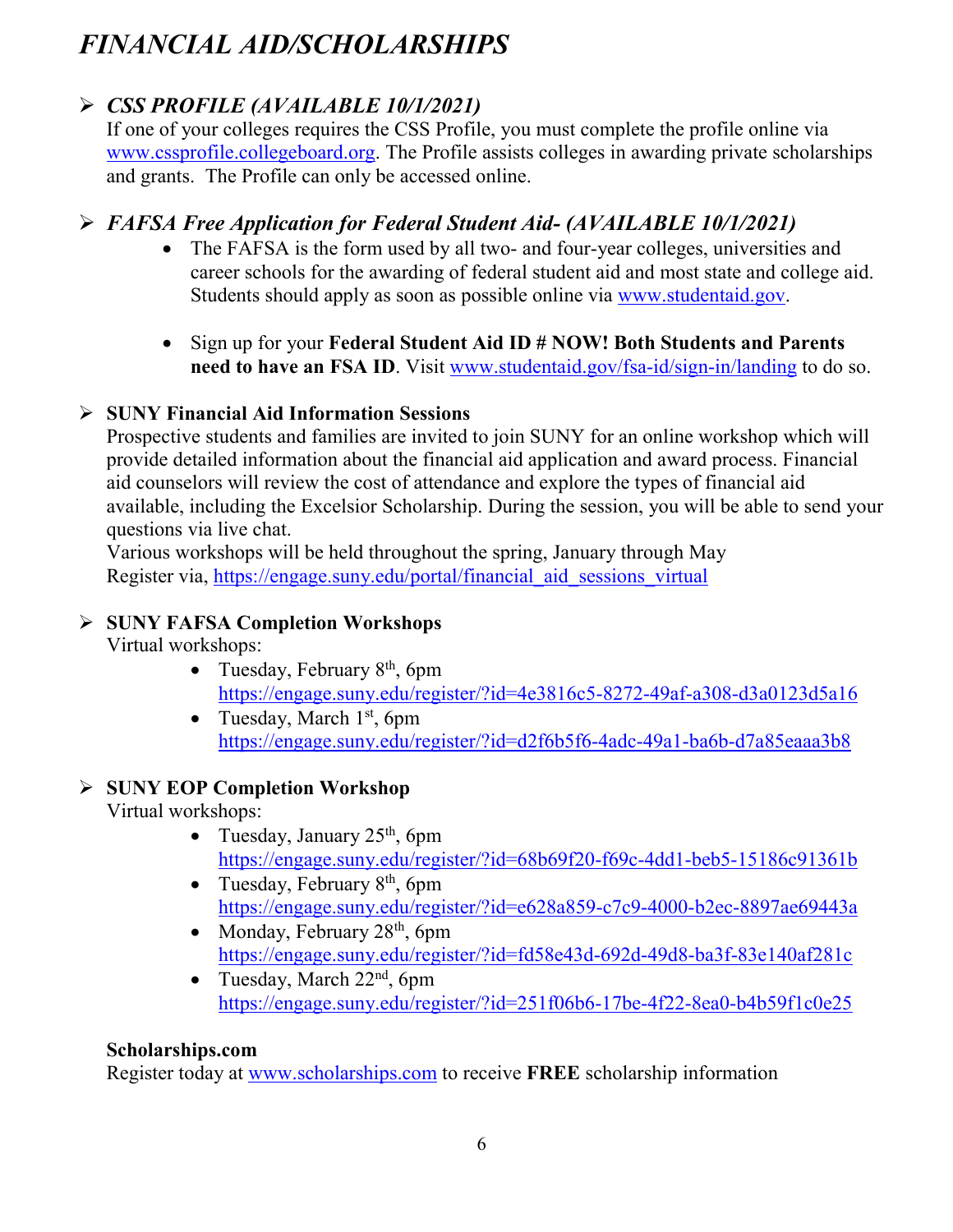#### **Fastweb.com**

Register today at [www.fastweb.com](http://www.fastweb.com/) to receive **FREE** scholarship information.

# **My College Dollars**

Register today at [www.mycollegedollars.com](http://www.mycollegedollars.com/) to receive **FREE** scholarship information.

# **Scholarships**

 Visit the websites below for scholarship opportunities: [www.connections101.com](http://www.connections101.com/) [www.scholarships4students.com](http://www.scholarships4students.com/) [www.fastweb.com](http://www.fastweb.com/) [www.scholarshipexperts.com](http://www.scholarshipexperts.com/) [www.scholarships.com](http://www.scholarships.com/) [www.finaid.org](http://www.finaid.org/)

# **NYS Regents Awards for Children of Deceased and Disabled Veterans**

Provides \$450 per year to students whose parent(s) served in the U.S. Armed Forces during specified periods of war or national emergency and, as a result of service, either died, suffered a 40% or more disability, was classified as missing in action, or was a prisoner of war. The veteran must currently be a New York State resident or have been a New York State resident at the time of death or classification as missing in action. For additional information visit <https://www.hesc.ny.gov/pay-for-college/military-corner.html>

# **NYS Military Enhanced Recognition Incentive and Tribute (MERIT)**

The Military Enhanced Recognition Incentive and Tribute (MERIT) Scholarship provides financial aid to children, spouses and financial dependents of members of the United States Armed Forces or state organized militia who, at any time on or after August 2, 1990, while New York State residents, died or became severely and permanently disabled while performing their military duties, whether in combat or not. For additional information visit <https://www.hesc.ny.gov/pay-for-college/military-corner.html>

# **NYS STEM Incentive Program**

Provides full SUNY or CUNY tuition scholarship for top 10 percent of NYS high school students if pursuing STEM degree and work in a STEM field in NYS for 5 years. For additional information visit [www.hesc.ny.gov](http://www.hesc.ny.gov/)

# **NYS Math & Science Teaching Incentive Scholarship**

Offered for students to pursue careers in secondary math and science teachers. For more information visit [www.hesc.ny.gov](http://www.hesc.ny.gov/)

 **NYS Teacher Education Assistance for College and Higher Education (TEACH) Grant** Grants up to \$4,000.00 per year to students in exchange for service at public or private elementary or secondary schools that serve students from low-income families. For more information visit [www.hesc.ny.gov](http://www.hesc.ny.gov/)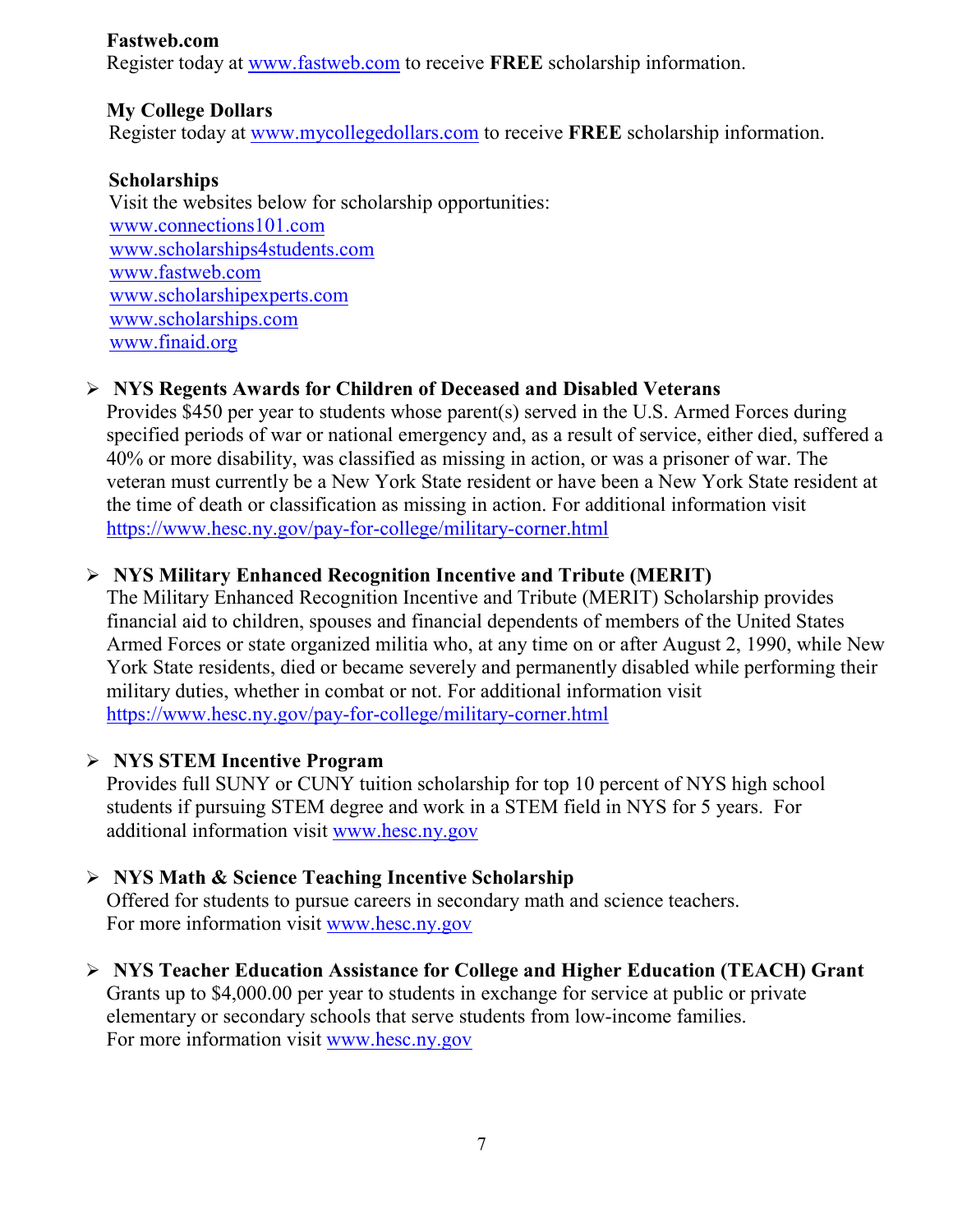# **NYS Tuition Assistance Program (TAP)**

Helps eligible NY residents pay tuition at approved schools in NYS. Annual TAP awards can be up to \$5,665.00. Because TAP is a grant – it does not have to be paid back. For additional information visit [www.hesc.ny.gov/tap](http://www.hesc.ny.gov/tap)

#### **NYS Excelsior Scholarship**

The program covers tuition for eligible SUNY and CUNY students whose families who earn \$125,000. For additional information visit [www.hesc.ny.gov/](http://www.hesc.ny.gov/)excelsior

#### **NYS Dream Act**

The Senator Jose Peralta NYS DREAM Act (DREAM Act) allows undocumented and other eligible students to apply for New York State financial aid. Students who meet the NYS DREAM Act's eligibility requirements for high school attendance, high school completion, instate SUNY or CUNY tuition, and citizenship or immigration status will be able to apply for one or more NYS student financial aid programs. For additional information visit [www.hesc.ny.gov/dream](http://www.hesc.ny.gov/dream)

#### **NYS Enhanced Tuition Award**

This program enables NY students attending private not-for-profit colleges in NY to receive financial assistance to complete their college degree. The program provides a maximum award of \$6,000, requires participating private colleges to provide a match and freeze student tuition for the duration of the award – maximizing the financial benefit to the student. For additional information visit [www.hesc.ny.gov](http://www.hesc.ny.gov/)

#### **Scholarship Opportunities for African American Students**

 For Additional information visit [www.scholarshiplibrary.com/index\\_php?title=Category:African\\_American&pageuntil=CSF-](http://www.scholarshiplibrary.com/index_php?title=Category:African_American&pageuntil=CSF-%20%20%20McCall+Educational+Foundation#mw-pages)[McCall+Educational+Foundation#mw-pages](http://www.scholarshiplibrary.com/index_php?title=Category:African_American&pageuntil=CSF-%20%20%20McCall+Educational+Foundation#mw-pages)

# **College Board Scholarship Opportunities**

Various scholarship opportunities available. For additional information visit [https://opportunity.collegeboard.org/home?SFMC\\_cid=EM383801&rid=47436562](https://opportunity.collegeboard.org/home?SFMC_cid=EM383801&rid=47436562)

# **The Joan Aboff Memorial Art Scholarship, 2022**

#### **Application Due Date – February 22, 2022**

(For Town of Huntington residents only)

**The Joan Aboff Memorial Art Scholarship is a competitive visual arts scholarship to Usdan; Summer Camp for the Arts.** It is for 10th and 11th grade students residing in the town of Huntington. The scholarship is funded by the Aboff family.

The scholarship is to Usdan; Summer Camp for the Arts for the 4 Week Session B and will be specifically for the Portfolio Development class. It has a value of \$4600.00.

Download details on the scholarship and the endorsement form and to apply visit <https://form.jotform.com/213255518182050>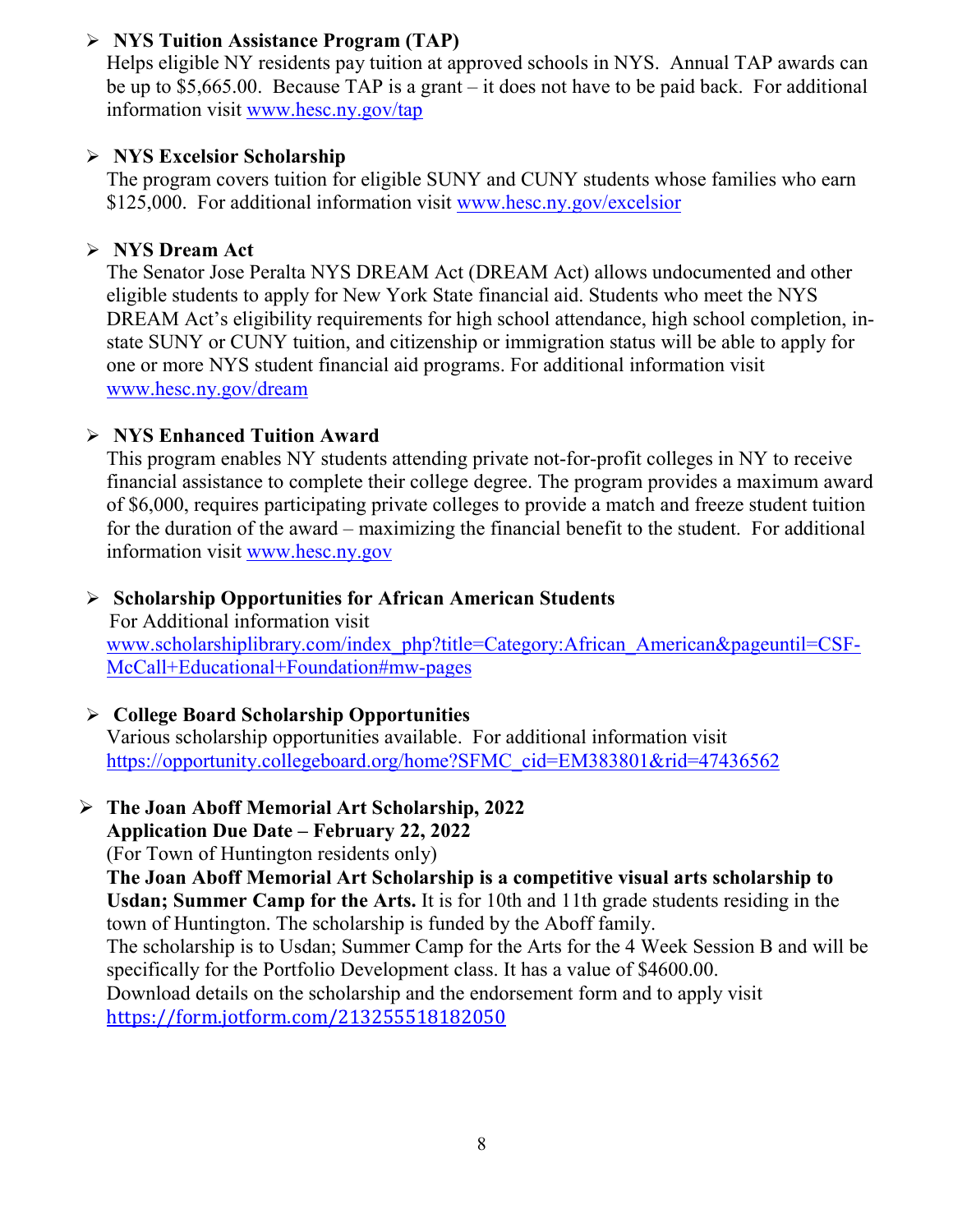#### **Rea Jacobs Scholarship for Dance 2022 Application Due Date – May 2, 2022**

**The Rea Jacobs Scholarship for Dance** is a competitive scholarship for Nassau and Suffolk High School Graduating Seniors who are pursuing a four year college degree with a major or minor in Dance. The scholarship is funded by the Long Island Dance Consortium and the Jacobs Family. One award of \$1000 will be given in 2022.

\*The winner will be invited to perform with member companies of the Long Island Dance Consortium in "Celebration of Dance" at the Summer Arts Festival in Heckscher Park in 2022. Download details on the scholarship and the endorsement form and to apply visit <https://form.jotform.com/213263812584153>

# **Sandi Bloomberg Scholarship for Dance 2022 Application Due Date – May 2, 2022**

**The Sandi Bloomberg Scholarship for Dance** is a competitive scholarship for Suffolk & Nassau High School Graduating Seniors who are considering furthering their education in dance, but not necessarily in an accredited program. One award of \$1,000 will be given in 2022. This scholarship is funded by Sandi Bloomberg.

\*The winner will be invited to perform with member companies of the Long Island Dance Consortium in "Celebration of Dance" at the Summer Arts Festival in Heckscher Park in 2022. Download details on the scholarship and the endorsement form and to apply visit <https://form.jotform.com/213263919041149>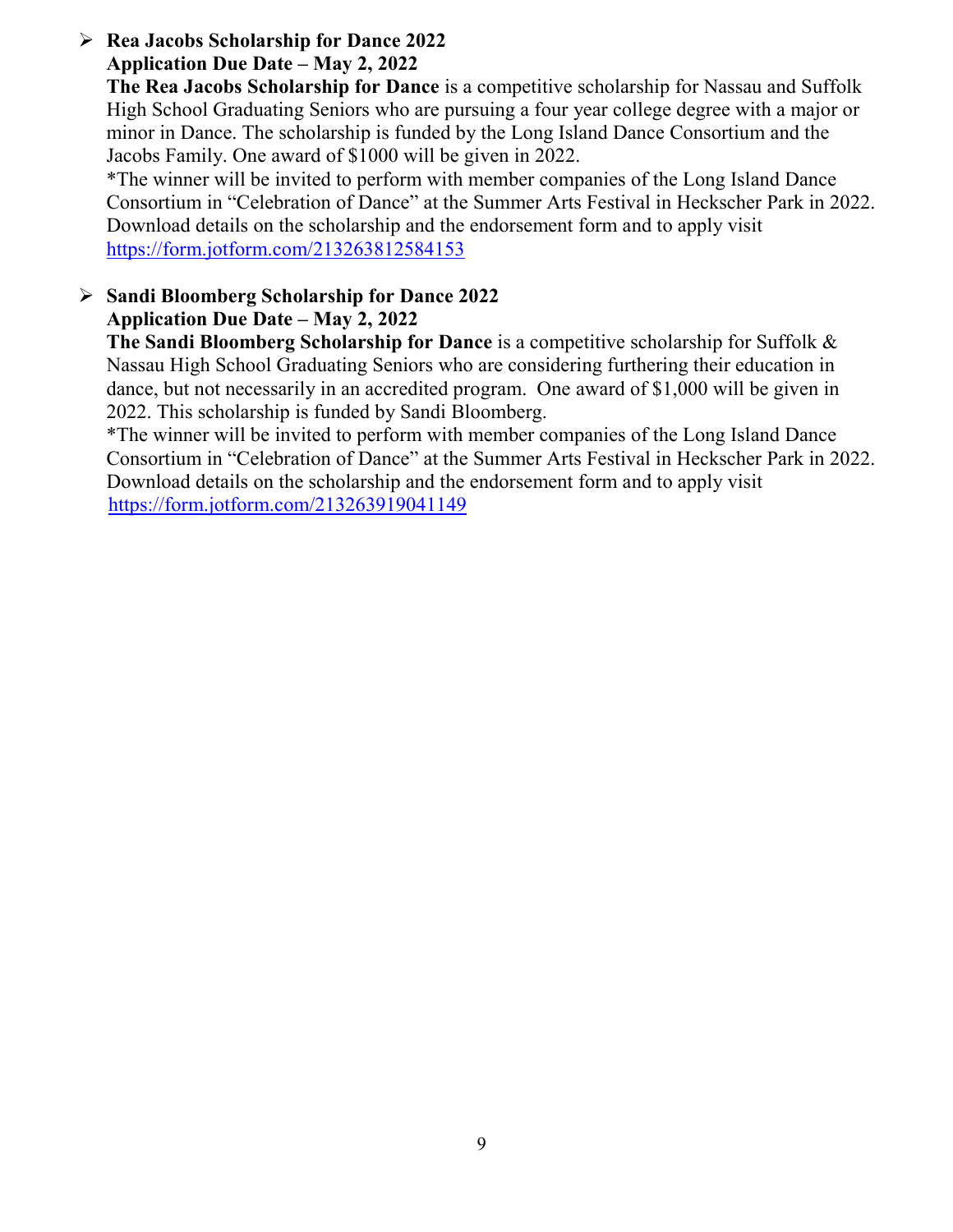# *SUMMER PROGRAMS*

# **Mercy College Business Honors Program**

Three one-week sessions available

June  $26 -$  July 2

July  $10 -$ July  $16$ 

July  $24 -$ July  $30$ 

Rising Seniors can experience college first-hand during this week-long, action packed summer program. Learn about leadership and business careers from an Executive faculty who have worked at top global companies.

For additional information visit [www.mercy.edu/business/leadership/academy](http://www.mercy.edu/business/leadership/academy)

# **Landmark College**

On-line or On-Campus Programs Offered For additional information visit [www.landmark.edu/summer](http://www.landmark.edu/summer)

# **Bank of America – Student Leader Program**

This program is for current Juniors and Seniors Work as paid intern at a local nonprofit for eight weeks Attend the weeklong Student Leaders Summit in Washington, DC Develop leadership and career skills Connect with like-minded students from your own community and across the country. Apply from November 1, 2021 through January 28, 2022 Visit [www.bankofamerica.com/studentleaders](http://www.bankofamerica.com/studentleaders) for additional information.

# **Boston University**

Five pre-college programs – providing rigorous and collaborative college life experiences that will enable students to gain a strong sense of their personal and academic potential. \*High School Honors – (6-week program) \*RISE Internship/Practicum – (6-week program) \*Academic Immersion (AIM) – (3-week program) \*Summer Challenge – (2-week program) \*Summer Preview – (1-week program) For additional information visit [www.bu.edu/summer/highschool](http://www.bu.edu/summer/highschool)

# **Smith Precollege Programs**

Northampton, MA Summer Science & Engineering College Readiness Women, Gender & Representation Sustainable Futures Creative Writing Priority Deadline 3/1 To apply visit<https://apply.smith.edu/register/precollege-2022>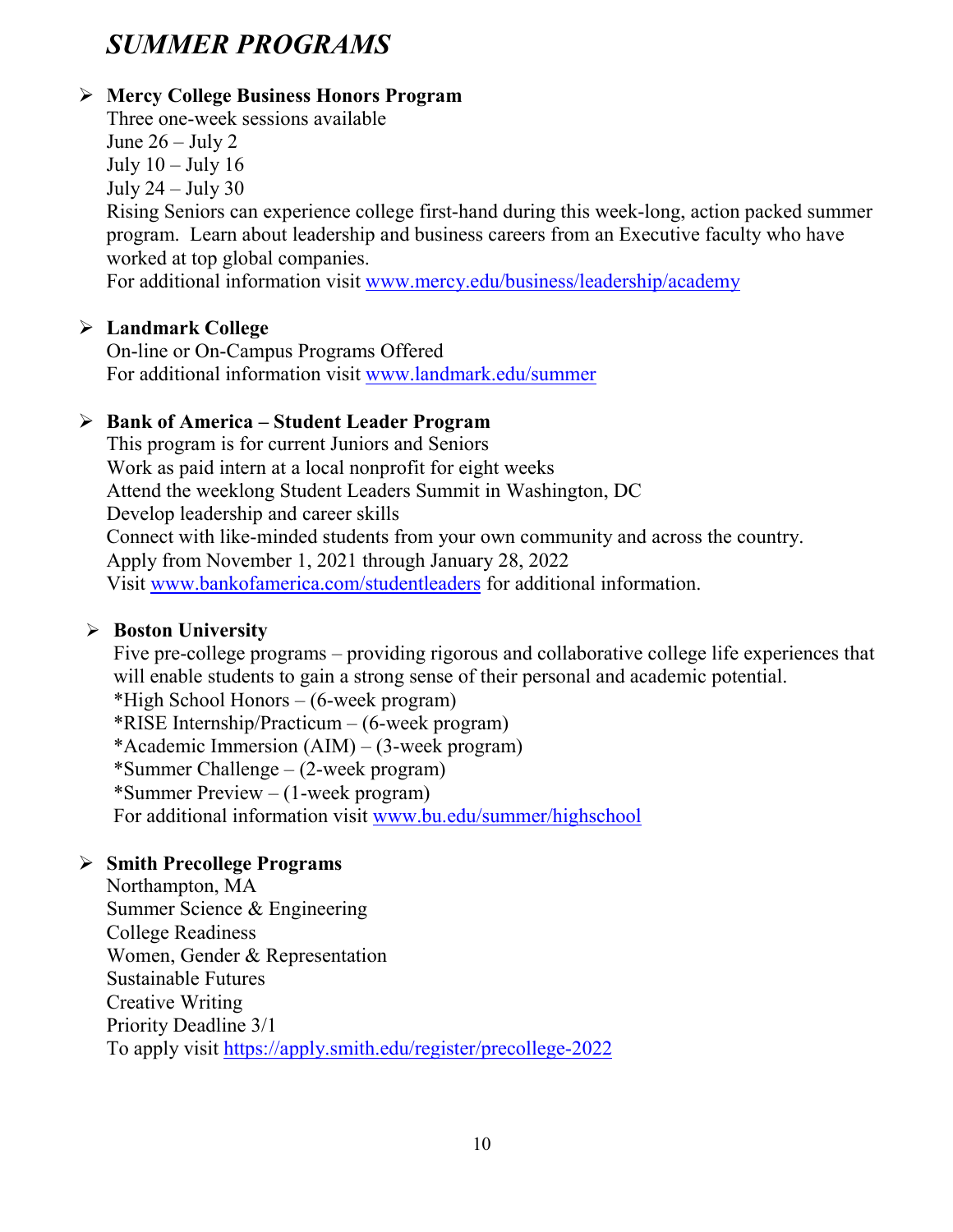# **University of Chicago**

Immersion, Pre-College Summer Language Institute, Summer College, UChicago Summer Online, One-Week Enrichment, Research in the Biological Sciences (RIBS), Stones and Bones For additional information visit [www.summer.uchicago.edu](http://www.summer.uchicago.edu/)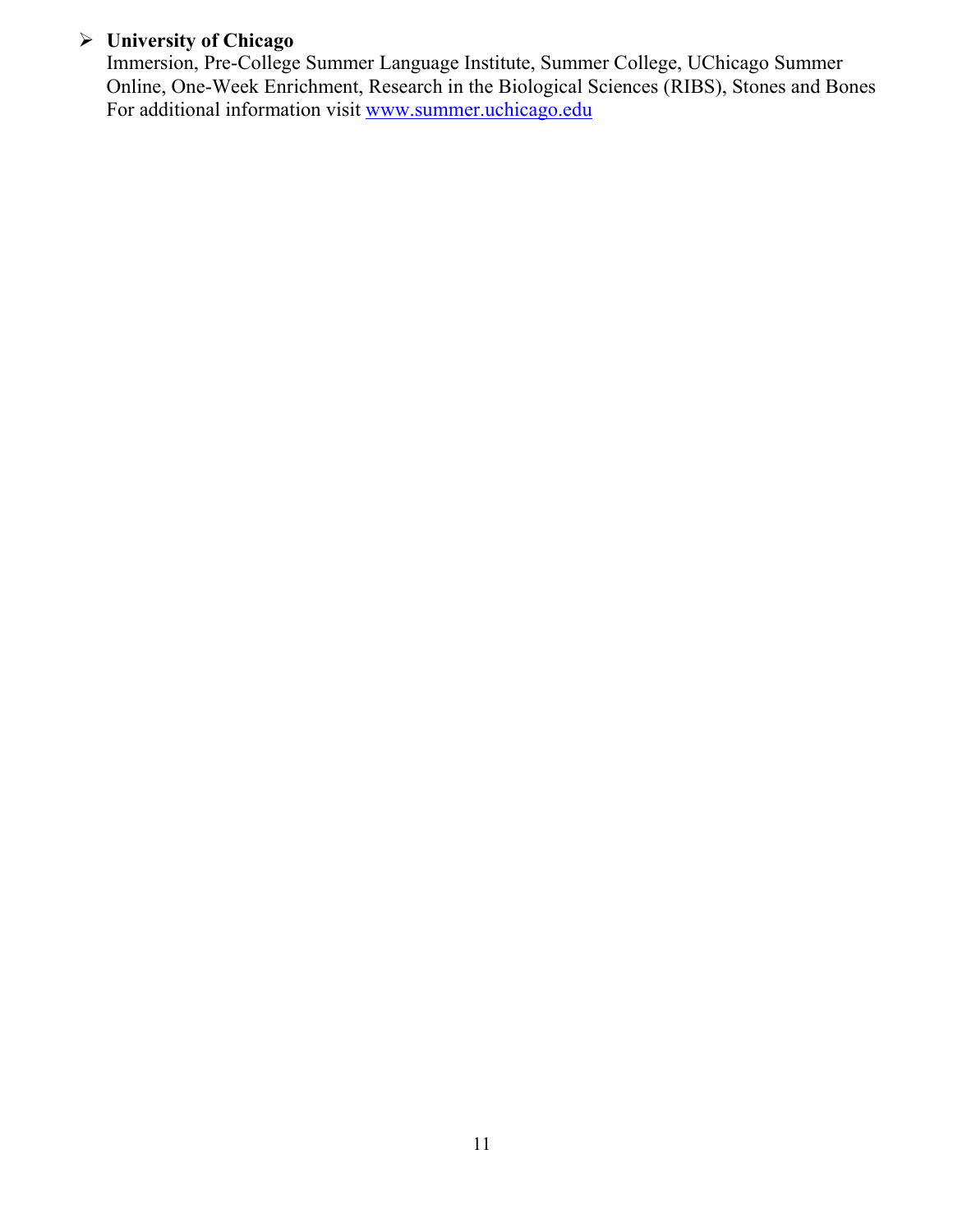

# *La Oficina de Universidad Friday Flyer 14 de Enero de 2022*

#### **Estudiantes de grado 12:**

- Asegúrese de enviar todas las cartas de aceptación de la universidad y becas a la Oficina de la Universidad.
- $\triangleright$  Si desea que sus aceptaciones se publiquen en el tablero de anuncios de I Got In, deberá completar este formulario, <https://forms.gle/JbwMiNtxYA8y8PQN8>
- ≻ Si no está seguro de sus planes futuros o aún necesita enviar solicitudes para la universidad, ¡haga una cita con la Sra. Walsh lo antes posible!
- Únase al aula de Google de College Office lo antes posible si aún no lo ha hecho. El código de la clase es: **gpnvrjt**. Una vez conectado, encontrará una gran cantidad de material a su disposición, desde guías prácticas, videos útiles y documentos, así como una lista de las próximas visitas a universidades virtuales programadas solo para estudiantes de Huntington High School.
- Como recordatorio, asegúrese de registrarse en la cuenta Remind de la Clase de Orientación de 2022 con el código de clase **@ 8d27kc** para que reciba mensajes importantes del Departamento de Orientación. Además, inicie sesión en su cuenta de Naviance y asegúrese de que la dirección de correo electrónico que aparece sea su correo electrónico personal. ¡Su dirección de correo electrónico de HUFSD no es un correo electrónico activo y sin su dirección de correo electrónico personal no recibirá mensajes importantes de Guidance!

#### **Estudiantes de grado 11**:

- Únase al aula de Google de la Oficina de Universidad lo antes posible si aún no lo ha hecho. El código de la clase es: **jilda7q**. Una vez conectado, encontrará una gran cantidad de material a su disposición, desde guías prácticas, videos útiles y documentos, así como una lista de las próximas visitas a universidades virtuales programadas solo para estudiantes de Huntington High School.
- Como recordatorio, asegúrese de registrarse en la cuenta Remind de la Clase de Consejería de 2023 con el código de clase **@mrsbrunon** para que reciba mensajes importantes del Departamento de Consejería. Además, inicie sesión en su cuenta de Naviance y asegúrese de que la dirección de correo electrónico que aparece sea su correo electrónico personal. ¡Su dirección de correo electrónico de HUFSD no es un correo electrónico activo y sin su dirección de correo electrónico personal no recibirá mensajes importantes de Guidance!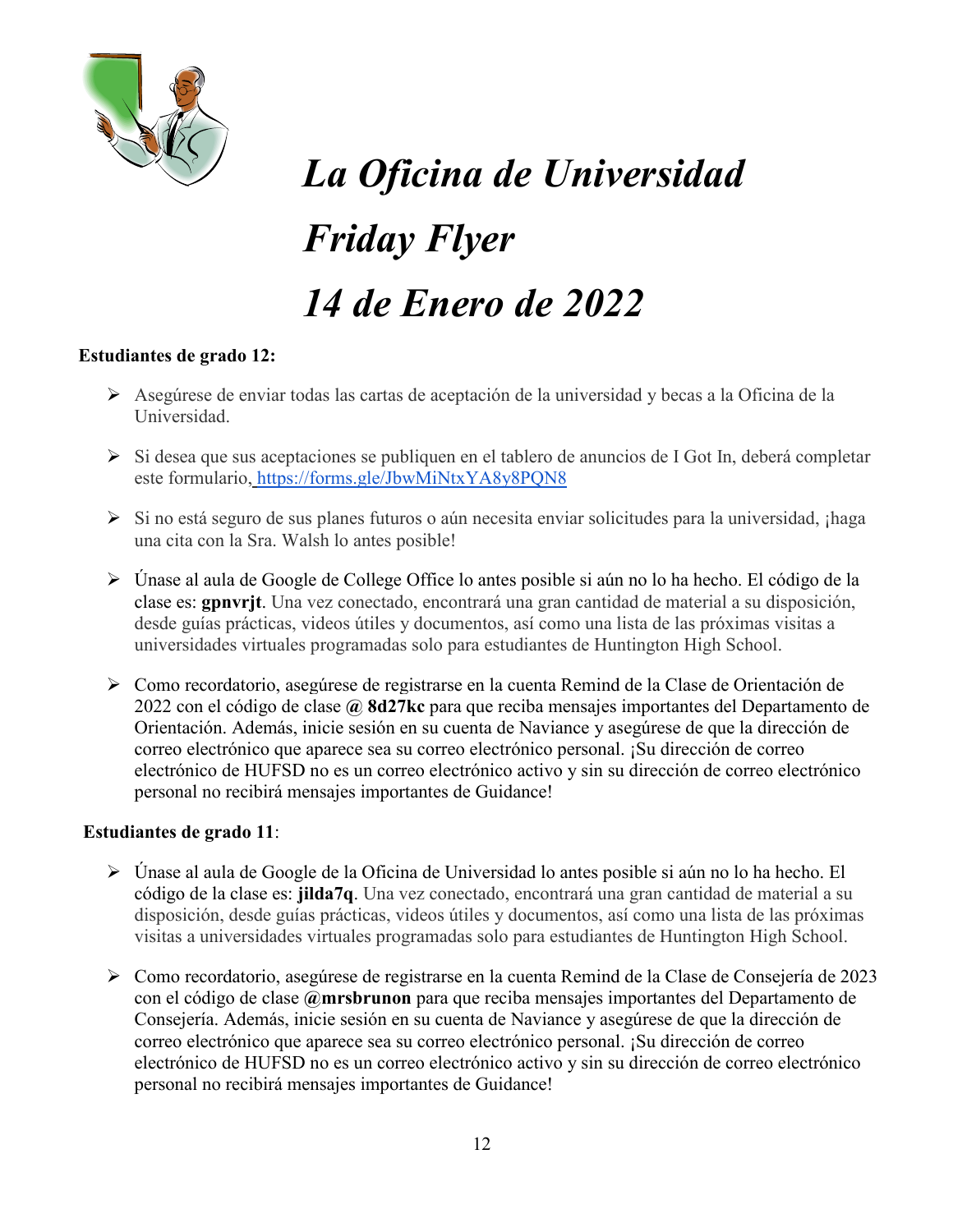# *PRÓXIMAS PRUEBAS ESTANDARIZADAS*

# **Fechas de los exámenes SAT y de las pruebas de materias (fechas límite de inscripción)**

| 12 de marzo | inscribirse antes del 11 de febrero (3/1 con el cargo de demora) |
|-------------|------------------------------------------------------------------|
| 7 de mayo   | inscribirse antes del 8 de abril (4/26 con el cargo de demora)   |
| 4 de junio  | inscribirse antes del 5 de mayo (5/25 con el cargo de demora)    |

Para registrarse: [www.collegeboard.org](http://www.collegeboard.org/)

# **Fechas de los exámenes ACT (plazos de inscripción)**

| 12 de febrero | inscríbase antes del 7 de enero (1/21 con el cargo por demora)             |
|---------------|----------------------------------------------------------------------------|
| 2 de abril    | inscríbase antes del 25 d febrero $(3/11 \text{ con el cargo por demora})$ |
| 11 de junio   | inscríbase antes del 6 de mayo (5/20 con el cargo por demora)              |
| 16 de julio   | inscríbase antes del 17 de junio (6/4 con el cargo por demora)             |
|               | *** No ACT de julio disponible en NY ***                                   |

Para registrarse: [www.actstudent.org](http://www.actstudent.org/)

# *PRÓXIMOS EVENTOS*

#### **Dia de los Graduados**

19 de Enero a las 7 p.m. a través de zoom

Ex-alumnos de la Escuela Secundaria de Huntington de las clases de 2020 y 2021 platicaran diversos temas, incluyendo:

- · El proceso de solicitud de ayuda financiera y admision a la universidad
- La transición a la universidad desde la escuela secundaria
- · Decidir sobre una especialidad
- · Deportes y clubes
- · Internado en los dormitorios o desplazamientos diarios
	- Universidad durante COVID 19

\*\* Sala de reuniones para familias de habla hispana estara disponible \*\*

Únase a Zoom Meeting

[https://E2CCB-GST.zoom.us/j/98429394351?pwd=NUM3bCtaTVJUVWVoclZxZC9qRzJIUT09](https://e2ccb-gst.zoom.us/j/98429394351?pwd=NUM3bCtaTVJUVWVoclZxZC9qRzJIUT09)

ID de reunión: 984 2939 4351

Código de acceso: 685730

Un toque móvil

+16468769923 ,, 98429394351 # US (Nueva York) 16465189805`` 98429394351 # US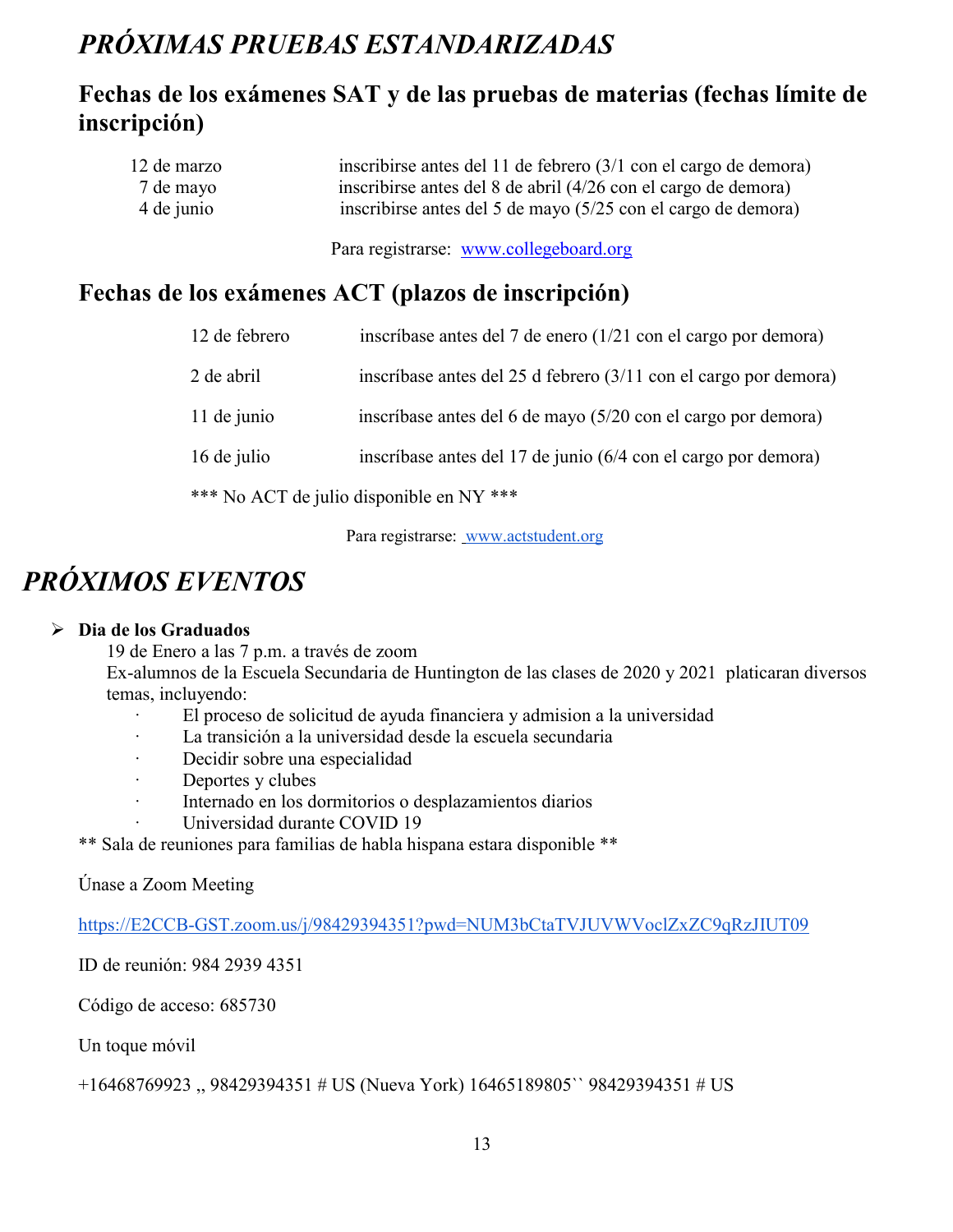+ (Nueva York)

Marque por su ubicación

+1646876 9923 EE. UU. (Nueva York)

+1646518 9805 EE. UU. (Nueva York)

ID de la reunión: 984 2939 4351

# *SESIONES INFORMATIVAS*

#### • **SUNY Upstate Virtual Info Sessions**

Terapia de Radiacion, UltraSound, Ciencias de Laboratorio Clinico, Respiratory Therapy, Medical Imaging/Radiology, Virtual RN, Virtual Upstate Native Pre-Admission Workshop, Physical Therapy, 3+3 Doctor of Physical Therapy, Medical School Advisement Session For dates and additional information visit<https://engage.upstate.edu/portal/virtual-events>

#### • **University of Massachusetts – Boston**

Dias de vistazo – Casi todos los sábados durante el semestre de otoño y sesiones de información/recorridas del campus durante la semana Para información adicional visite<https://admissions.umb.edu/freshman-students>

#### **Universidad de Chicago**

Sesiones informativas virtuales y en persona Visitas virtuales y en persona Para obtener información adicional, visite <https://collegeadmissions.uchicago.edu/visit>

# **Tulane University at Nassau County Museum of Art**

Hay muchos programas disponibles. Para información adicional visite <https://admission.tulane.edu/virtual-visiting>

# **The Cooper Union**

Irwin S. Chanin Escuela de Arquitectura Escuela de Arte Albert Nerken Escuela de Ingeniería Ofertas de varias fechas y programas. Para información adicional visite [www.connect.cooper.edu/portal/cooper-events](http://www.connect.cooper.edu/portal/cooper-events)

#### **UMass Lowell**

Casa Abierta Explorativa Vrtual Miércoles, 1/26 Visite<https://go.uml.edu/register/virtual-open-house-january> para registrarse

# **St. John Fisher College**

Sabado, 22 de Enero Para información adicional visite<https://go.sjfc.edu/visitfisher>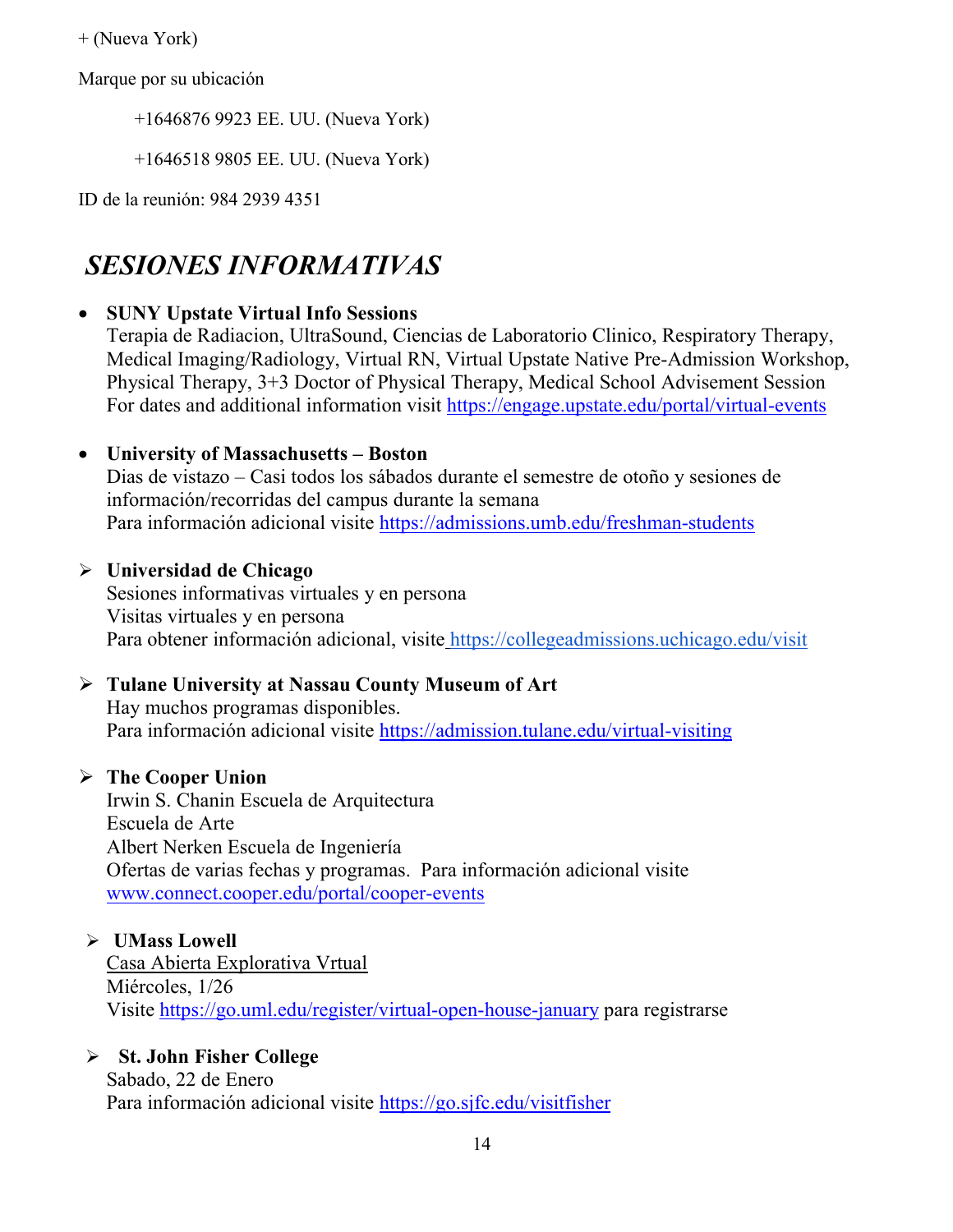# **Niagara University**

Hay muchas casas abiertas y varios programas disponibles en persona o en línea. Para una lista completa visite [https://apply.niagara.edu/portal/admission](https://apply.niagara.edu/portal/admission-events?utm_source=slate&utm_medium=email&utm_campaign=usnews_hs_email)[events?utm\\_source=slate&utm\\_medium=email&utm\\_campaign=usnews\\_hs\\_email](https://apply.niagara.edu/portal/admission-events?utm_source=slate&utm_medium=email&utm_campaign=usnews_hs_email)

 **Roger Williams University – Noche de Primer Vuelo a la Universidad – En línea** Talleres para los estudiantes de primera generación a la Universidad será llevado a cabo mensualmente a las 6:30pm Para información adicional visite [https://connect.rwu.edu/portal/first\\_in\\_family?pid=8FzCMxIJjgs2V2gF\\_94b2BOsPQevyYezsa](https://connect.rwu.edu/portal/first_in_family?pid=8FzCMxIJjgs2V2gF_94b2BOsPQevyYezsatZy0oYaxrOd7cG3NNvSSzyxA9gXdoYJN6B95EuEVDdnm0mBMSk5Q)

[tZy0oYaxrOd7cG3NNvSSzyxA9gXdoYJN6B95EuEVDdnm0mBMSk5Q](https://connect.rwu.edu/portal/first_in_family?pid=8FzCMxIJjgs2V2gF_94b2BOsPQevyYezsatZy0oYaxrOd7cG3NNvSSzyxA9gXdoYJN6B95EuEVDdnm0mBMSk5Q)

 **Five Towns College – Casa Abierta Virtual** Miercoles, 2/9 7:00 pm Para responder visite [www.ftc.edu/rsvp/](http://www.ftc.edu/rsvp/)

# *EXCURSIONES VIRTUALES AL CAMPUS UNIVERSITARIO*

- $\triangleright$  Muchas universidades se han registrado en los siguientes sitios web para ofrecer a los estudiantes y sus familias recorridos virtuales por el campus. ¡Asegúrate de echarles un vistazo!
	- o [www.campustours.com](http://www.campustours.com/)
	- o [www.youvisit.com](http://www.youvisit.com/)
	- o [www.ecampustours.com](http://www.ecampustours.com/)

# *FERIAS UNIVERSITARIAS / PROGRAMAS ESPECIALES*

 **The Princeton Review Tutoría y Preparación para los exámenes de SAT and ACT y AP**  Los exámenes de SAT and ACT están a la vuelta de la esquina. No se pierda esta oportunidad para inscribirse a los cursos de preparación virtuales por medio de nuestra relación con The Princeton Review.

 \*Para el horario complete de cursos, visite [www.princetonreview.com/huntingtonhs](http://www.princetonreview.com/huntingtonhs) o llame (800) 2REVIEW.

Los estudiantes de Huntington High School recibirán un 30% de descuento para TODOS los cursos, incluyendo los cursos de AP, SAT and ACT.

# **Examen de práctica de Huntington Learning Center ACT / SAT - Durante el Día de Martin Luther King**

Lunes, 1/17 de 12:00 p.m. a 3:30 pm - cada examen de 3 horas \$ 75.00 (normalmente \$ 195.00) Huntington Learning Center de East Northport Para hacer reservación, llame al 631-462-6940 o correo electrónico ntc@hlcmail.com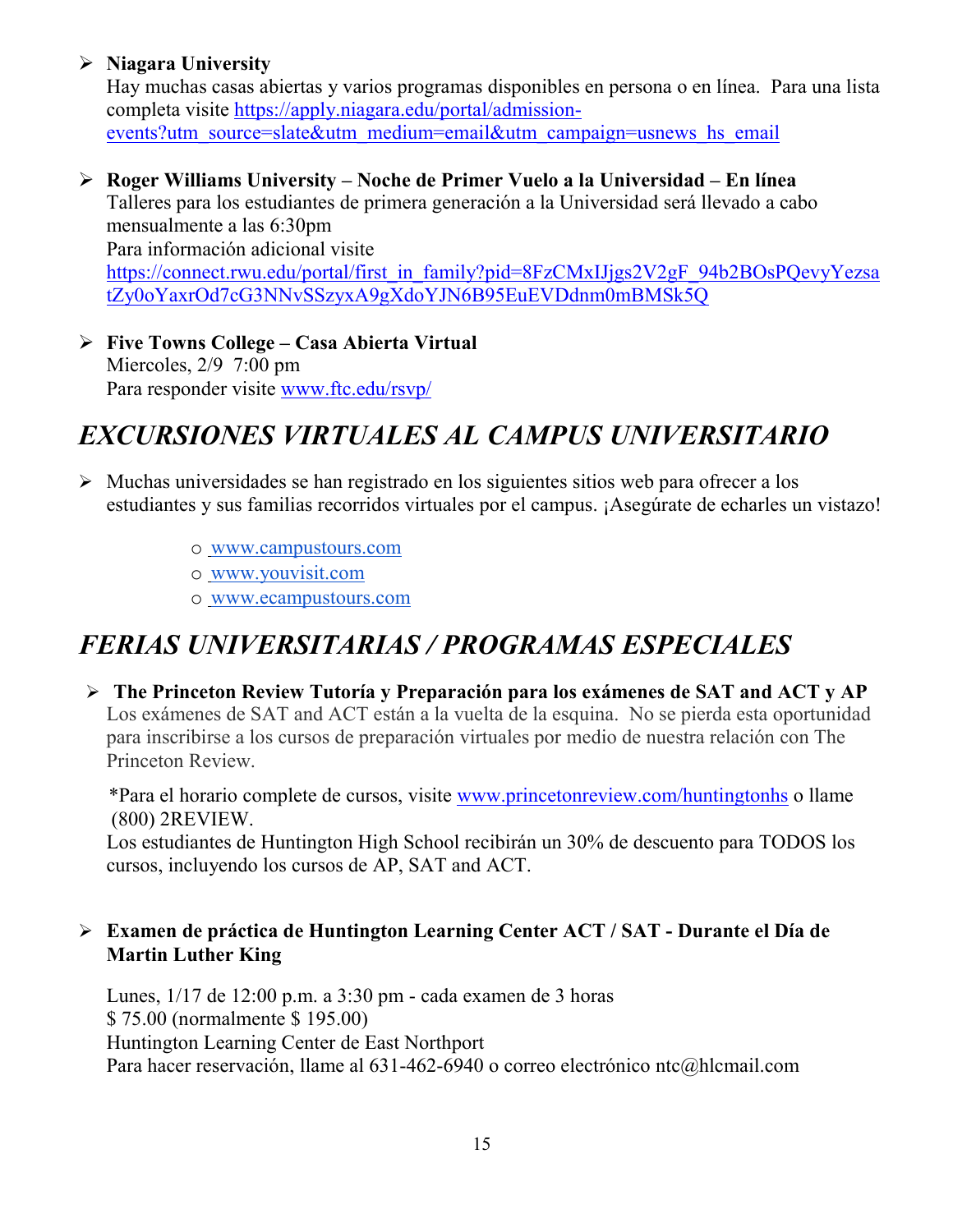# **Feria del Ano de Pausa a la Universidad EE.UU.**

Conéctese con proveedores del programa, consejeros, graduados, y representantes de admisión de Universidad en modo virtual y en persona para aprender todo que necesita saber acerca del ano de pausa a la universidad, incluyendo becas.

Verifique el enlace para información adicional, [https://www.gooverseas.com/gap-year/usa](https://www.gooverseas.com/gap-year/usa-fairs/schedule)[fairs/schedule](https://www.gooverseas.com/gap-year/usa-fairs/schedule)

Eventos serán programados desde el 11 de enero al 1 de febrero.

#### **Savannah College of Art and Design**

Talleres Virtuales:

· 21 de Enero, 4:00 p.m.: desde el estado a la pantalla: Los Elementos Dramáticos Regístrese por media de,<https://admission.scad.edu/forms/workshopDay?evtId=27734> 28 de Enero a las 4:00 p.m. Vista previa del negocio de la industria de la belleza y las fragancias

Regístrese a través de, <https://admission.scad.edu/forms/workshopDay?evtId=27735>

· Vea una lista completa de los próximos talleres virtuales de SCAD y chats en línea:

<https://www.scad.edu/admission/admission-events-near-you?tab=2>

#### **Beca Rea Jacobs para Danza 2022**

Historial de solicitud - 2 de mayo de 2022

La Beca Rea Jacobs para Danza es una beca competitiva para graduados de grado 12 de escuelas en Nassau y Suffolk que están cursando un título universitario de cuatro años con danza grande o pequeña. La beca está financiada por el Long Island Dance Consortium y la familia Jacobs. Se otorgará un premio de \$ 1000 en 2022.

\* Se invitará al ganador a unirse a los miembros de Long Island Dance Umbrella Celebration of Dance en la Exposición de Arte de Verano de Heckscher Park en 2022. <https://form.jotform.com/213263812584153>

#### **Beca Sandi Bloomberg para Danza 2022**

Fecha de solicitud - 2 de mayo de 2022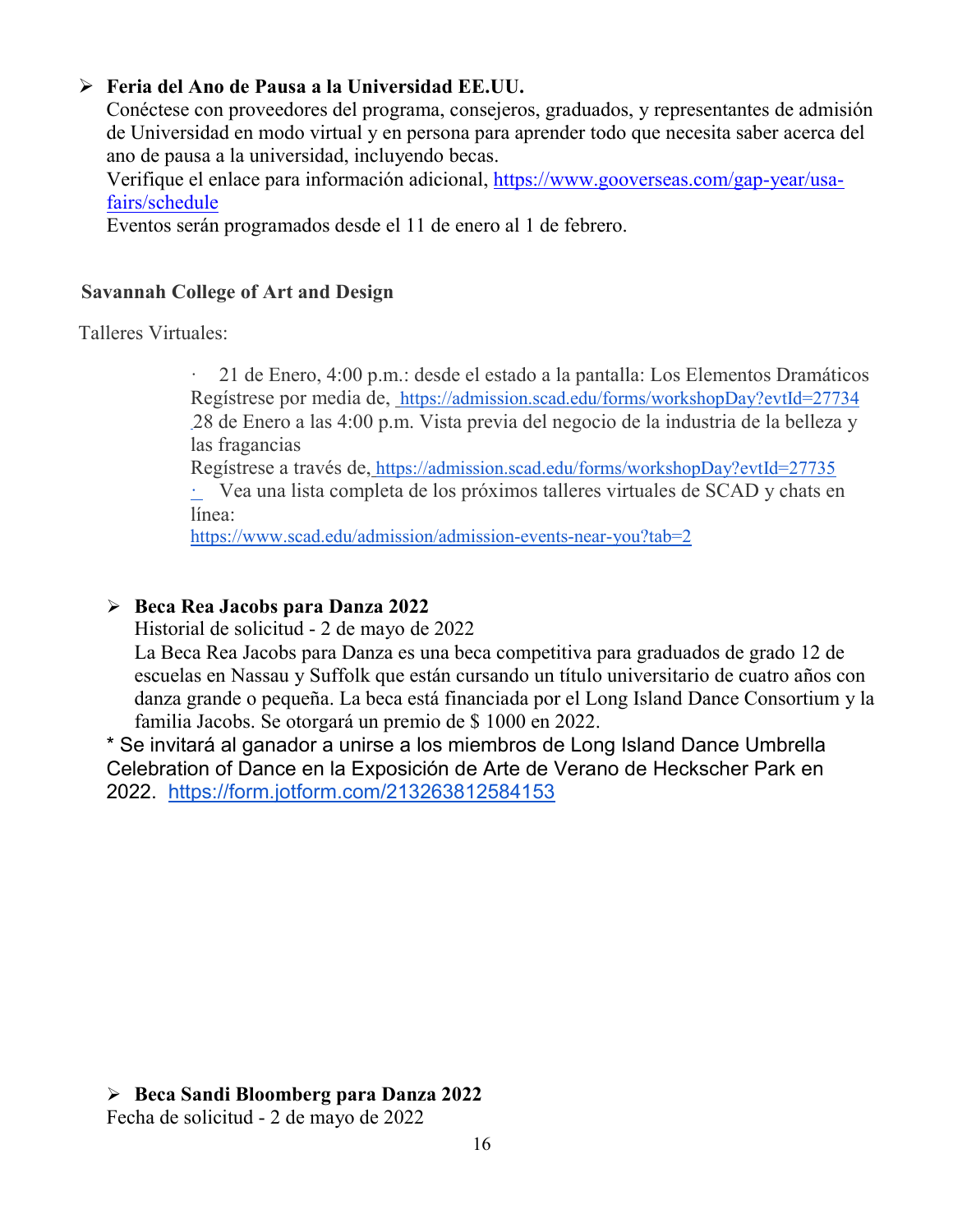La Beca Sandi Bloomberg para Danza es una beca competitiva para estudiantes del último año de Suffolk & Nassau High School que están considerando continuar su educación en danza, pero no necesariamente en un programa acreditado. Se otorgará un premio de \$ 1,000 en 2022. Esta beca está financiada por Sandi Bloomberg.

\* Se invitará al ganador a presentarse con compañías miembro del Long Island Dance Consortium en la "Celebración de la danza" en el Summer Arts Festival en Heckscher Park en 2022. Descargue los detalles de la beca y el formulario de respaldo y para postularse visite

# **[https: / /form.jotform.com/213263919041149](https://form.jotform.com/213263919041149)**

# **Boston University**

Cinco programas preuniversitarios: brindan experiencias de vida universitaria rigurosas y colaborativas que permitirán a los estudiantes obtener un fuerte sentido de su potencial personal y académico.

- \* Honores de la escuela secundaria (programa de 6 semanas)
- \* Pasantía / Práctica RISE (programa de 6 semanas)
- \* Inmersión académica (AIM) (programa de 3 semanas)
- \* Desafío de verano (programa de 2 semanas)
- \* Vista previa de verano (Programa de 1 semana)

Para obtener información adicional, visite [www.bu.edu/summer/highschool](http://www.bu.edu/summer/highschool)

# **28 Recorrida Anual de las Universidades Históricamente para Estudiantes de Descendencia Negra – virtual**

26 de enero a las 7:00 p.m. Universidades invitadas - Universidad Clark Atlanta, Universidad del Estado de Delaware, Elizabeth City Estado, Universidad de Hampton, Howard University, Johnson C. Smith, de la Universidad de Lincoln, Morehouse College, Morgan State University, Norfolk State University, North Carolina Central, Spelman College, Tuskegee University, University MD Eastern Shore, Virginia State University

Registro visita <http://bit.ly/NACHBCUTOUR22>

# **Louisiana State University**

En persona / Decisión instantánea Noches

1/26, 1/31, 2/1 comienzo a las 5 pm CST y terminando a las 7 pm CST

exención de cuotas para cualquier persona que se registre

en correo electrónico a radney $1$  ( $\alpha$ ) su edu o información adicional llame 585-355-7973

# *Air Force Reserve Officer Training Corps – Dia de Simulacro 2022*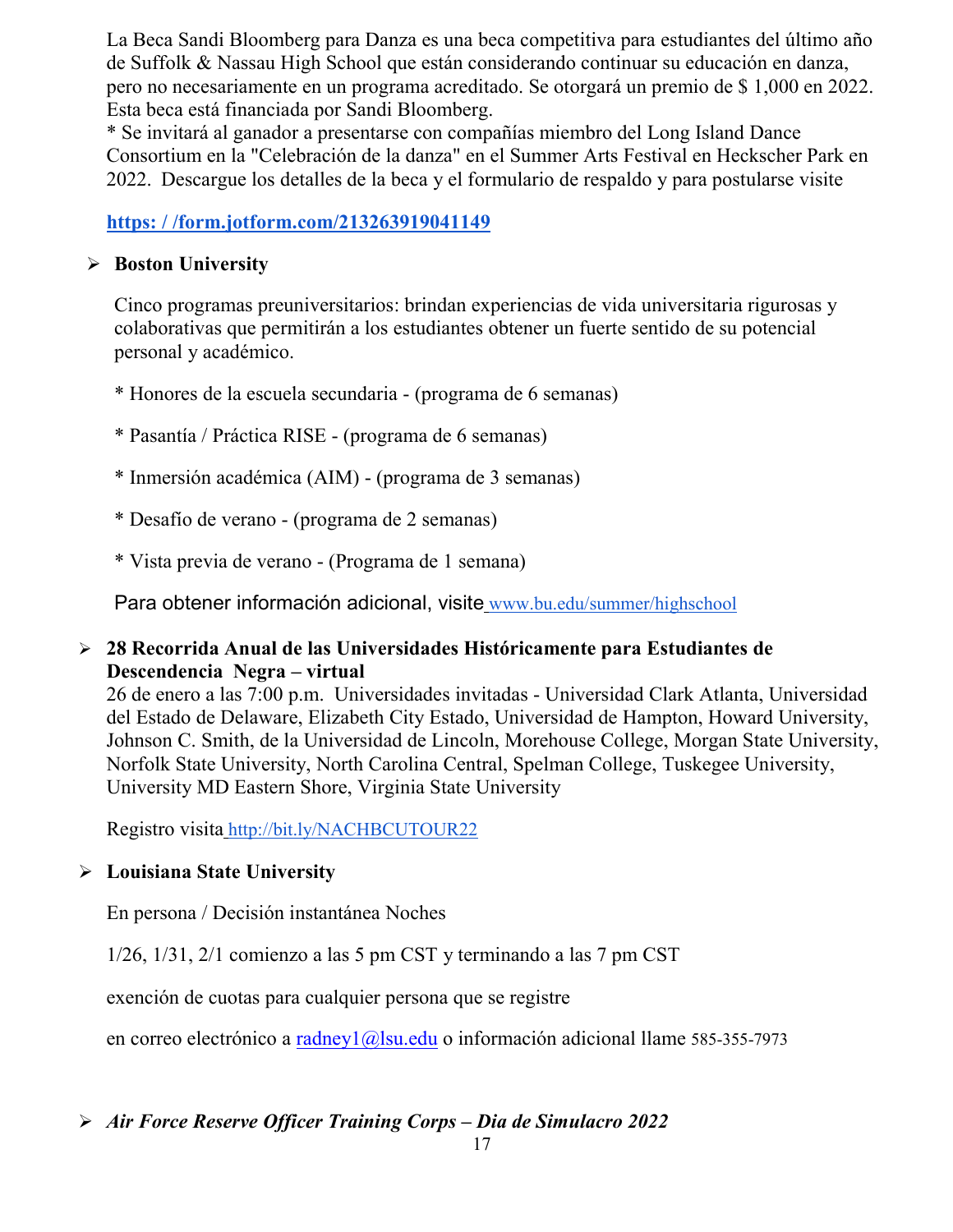*Día del Presidente, 21 de febrero*

*Para obtener información adicional, comuníquese con det536af@clarkson.edu o bdavis@clarkson.edu*

# *¿Qué SUNY eres?*

Los estudiantes y las familias están invitados a unirse al personal del Centro de bienvenida de SUNY en la ciudad de Nueva York para una sesión de información grupal. ¡Tendrá la oportunidad de explorar la Universidad Estatal de Nueva York: los campus, los programas académicos, el proceso de solicitud y admisión, la asistencia financiera, la Beca Excelsior y más!

Varias fechas programadas de abril a junio.

Regístrese a través de*, [https://engage.suny.edu/portal/which\\_suny](https://engage.suny.edu/portal/which_suny)*

# **Talleres Virtuales:**

- Jueves, 3 de Febrero, 5:30pm [https://engage.suny.edu/portal/how\\_to\\_apply?id=f9c2d7f2-e991-49de-bc1e-](https://engage.suny.edu/portal/how_to_apply?id=f9c2d7f2-e991-49de-bc1e-9937da9de9ae)[9937da9de9ae](https://engage.suny.edu/portal/how_to_apply?id=f9c2d7f2-e991-49de-bc1e-9937da9de9ae)
- Jueves, 17 de Febrero, 5:30pm [https://engage.suny.edu/portal/how\\_to\\_apply?id=afb79ff6-57c4-4d56-8eb2-](https://engage.suny.edu/portal/how_to_apply?id=afb79ff6-57c4-4d56-8eb2-26e72c7443e1) [26e72c7443e1](https://engage.suny.edu/portal/how_to_apply?id=afb79ff6-57c4-4d56-8eb2-26e72c7443e1)

# *AYUDAS FINANCIERAS / BECAS*

# *PERFIL CSS (DISPONIBLE 10/1/2021)*

 Si una de sus universidades requiere el perfil CSS, debe completar el perfil en línea a través d[e](http://www.collegeboard.org/) [www.cssprofile.collegeboard.org.](http://www.collegeboard.org/) El perfil ayuda a las universidades a otorgar becas y subvenciones privadas. Solo se puede acceder al perfil en línea.

# *Solicitud gratuita FAFSA de ayuda federal para estudiantes (DISPONIBLE 10/1/2021)*

- La FAFSA es el formulario utilizado por todas las facultades de dos y cuatro años, universidades y escuelas profesionales para la concesión desde [ayuda federal para](http://studentaid.ed.gov/students/publications/student_guide/2010-2011/english/typesofFSA_grants.htm)  [estudianteslas ayudas](http://studentaid.ed.gov/students/publications/student_guide/2010-2011/english/typesofFSA_grants.htm) y la mayoría estatales y universitarias. Los estudiantes deben presentar su solicitud lo antes posible en línea a través de [www.studentaid.gov.](http://www.studentaid.gov/)
- ¡Regístrese para obtener su **número de identificación de Ayuda Federal para Estudiantes AHORA! Tanto los estudiantes como los padres deben tener una identificación FSA**. Visita [www.studentaid.gov/fsa-id/sign-in/landing](http://www.studentaid.gov/fsa-id/sign-in/landing) para hacerlo.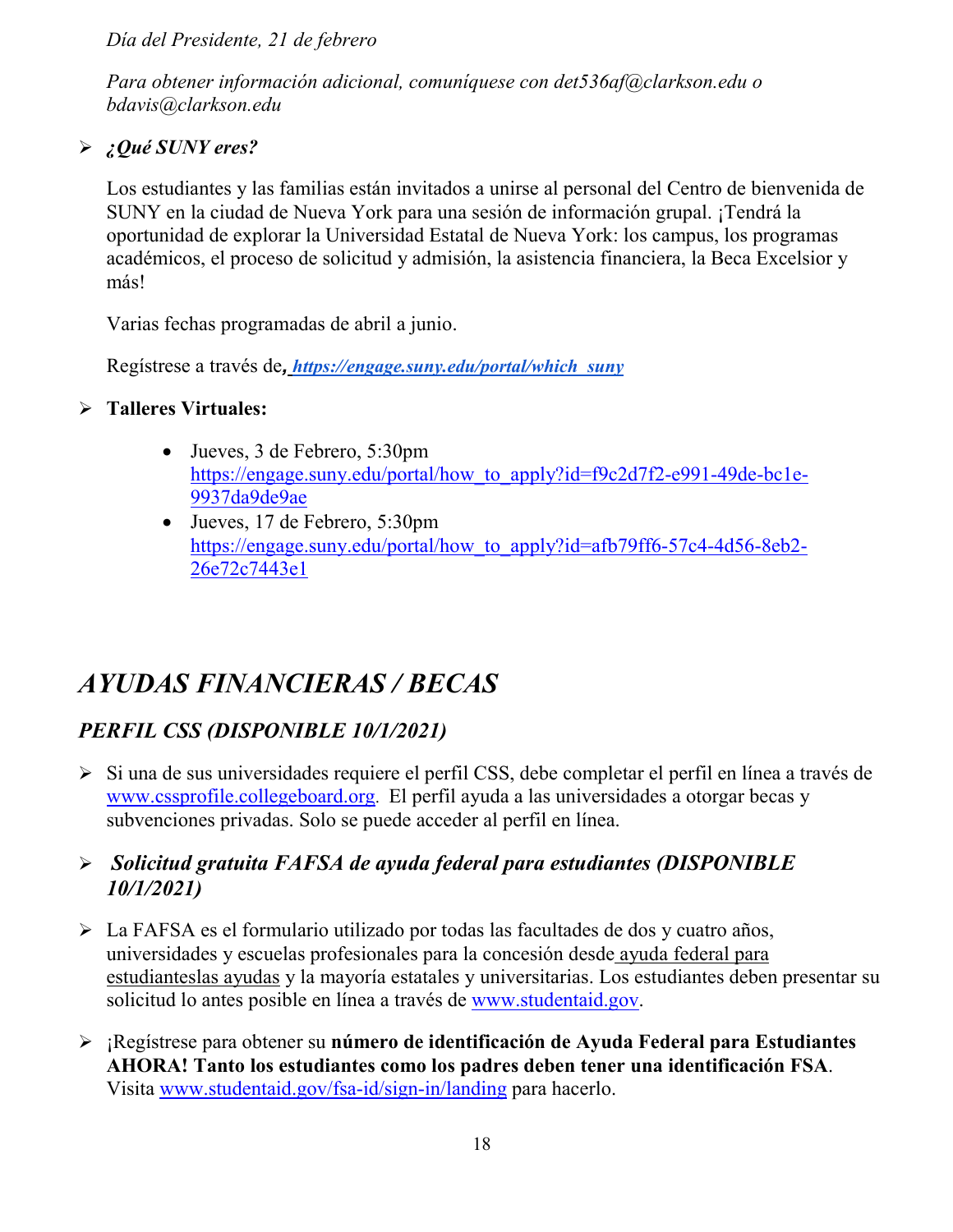#### **Scholarships.com**

Regístrese hoy en [www.scholarships.com](http://www.scholarships.com/) para recibir **GRATUITA sobre** información becas

#### **Fastweb.com**

Regístrese hoy en [www.fastweb.com](http://www.fastweb.com/) para recibir **GRATUITA sobre** información becas.

#### **Mis dólares universitarios**

Regístrese hoy en [www.mycollegedollars.com](http://www.mycollegedollars.com/) para recibir **GRATUITA sobre** información becas.

#### **Becas**

Visite los sitios web a continuación para conocer las oportunidades de becas:

[www.connections101.com](http://www.connections101.com/)

[www.scholarships4students.com](http://www.scholarships4students.com/)

[www.fastweb.com](http://www.fastweb.com/)

[www.scholarshipexperts.com](http://www.scholarshipexperts.com/)

[www.scholarships.com](http://www.scholarships.com/)

[www.finaid.org](http://www.finaid.org/)

#### **Premios NYS Regents para hijos de veteranos fallecidos y discapacitados**

Proporciona \$ 450 por año a los estudiantes cuyos padres sirvieron en las Fuerzas Armadas de los EE. UU. Durante períodos específicos de guerra o emergencia nacional y, como resultado del servicio, murieron, sufrieron un 40% o más discapacidad, fue clasificado como desaparecido en acción o fue prisionero de guerra. El veterano debe ser residente del estado de Nueva York o haber sido residente del estado de Nueva York en el momento de la muerte o ser clasificado como desaparecido en acción. Para obtener información adicional, visit[e](https://www.hesc.ny.gov/pay-for-college/military-corner.html) <https://www.hesc.ny.gov/pay-for-college/military-corner.html>

#### **Incentivo y Tributo de Reconocimiento Mejorado Militar (MERIT) del Estado de Nueva York**

Beca de Incentivo y Tributo de Reconocimiento Mejorado Militar (MERIT) proporciona ayuda financiera a los hijos, cónyuges y dependientes financieros de miembros de las Fuerzas Armadas de los Estados Unidos o milicias organizadas por el estado que, en cualquier momento en o después del 2 de agosto de 1990, mientras eran residentes del estado de Nueva York, murieron o quedaron grave y permanentemente discapacitados mientras realizaban sus deberes militares, ya sea en combate o no. Para obtener información adicional, visit[e](https://www.hesc.ny.gov/pay-for-college/military-corner.html) <https://www.hesc.ny.gov/pay-for-college/military-corner.html>

# **Programa de incentivos STEM del estado de Nueva York**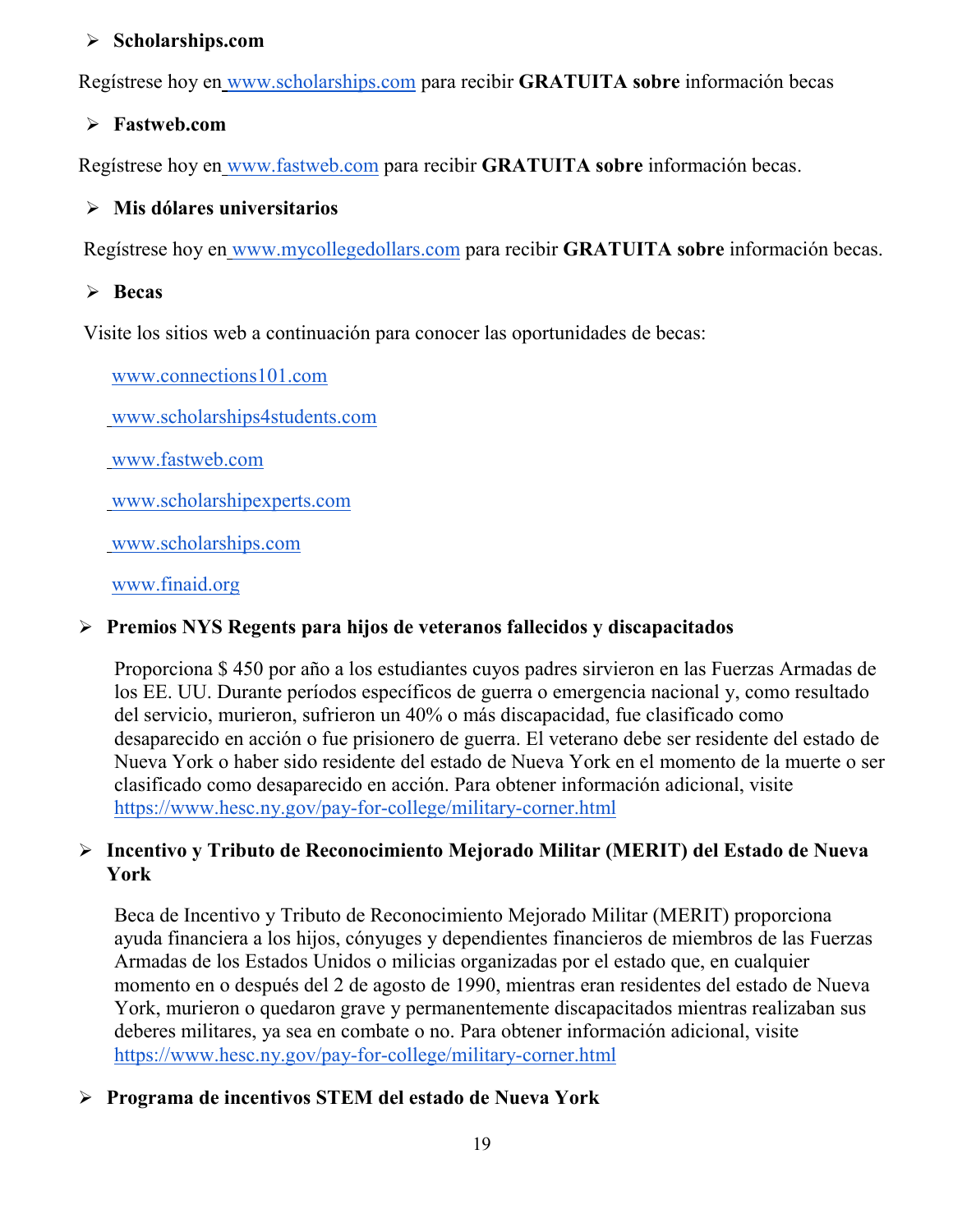Proporciona una beca de matrícula completa de SUNY o CUNY para el 10 por ciento de los mejores estudiantes de la escuela secundaria del estado de Nueva York si persiguen un título de STEM y trabajan en un campo de STEM en el estado de Nueva York durante 5 años. Para obtener información adicional, visite [www.hesc.ny.gov](http://www.hesc.ny.gov/)

#### **Ayuda para la educación de maestros del estado de Nueva York para la educación universitaria y superior (TEACH) Subvención**

Subvenciones de hasta \$ 4,000.00 por año para estudiantes a cambio de servicios en escuelas primarias o secundarias públicas o privadas que atienden a estudiantes de familias de bajos ingresos.

Para más información visite [www.hesc.ny.gov](http://www.hesc.ny.gov/) 

#### **Programa de asistencia para la matrícula del estado de Nueva York (TAP)**

Ayuda a los residentes de NY elegibles a pagar la matrícula en las escuelas aprobadas del estado de Nueva York. Los premios anuales de TAP pueden ser de hasta \$ 5,665.00. Debido a que TAP es una subvención, no tiene que reembolsarse. Para obtener información adicional, visite [www.hesc.ny.gov/tap](http://www.hesc.ny.gov/tap)

#### **Beca NYS Excelsior**

El programa cubre la matrícula para los estudiantes elegibles de SUNY y CUNY cuyas familias ganan \$ 125,000. Para obtener información adicional, visit[e](http://www.hesc.ny.gov/) [www.hesc.ny.gov/](http://www.hesc.ny.gov/)excelsior

#### **NYS Dream Act**

El senador Jose Peralta NYS DREAM Act (DREAM Act) permite que los estudiantes indocumentados y otros estudiantes elegibles soliciten ayuda financiera del estado de Nueva York. Los estudiantes que cumplan con los requisitos de elegibilidad de la NYS DREAM Act para la asistencia a la escuela secundaria, la finalización de la escuela secundaria, la matrícula estatal de SUNY o CUNY y la ciudadanía o el estado migratorio podrán solicitar uno o más programas de ayuda financiera para estudiantes del estado de Nueva York. Para obtener información adicional, visite [www.hesc.ny.gov/dream](http://www.hesc.ny.gov/dream)

# **Premio de matrícula mejorada del estado de Nueva York**

Este programa permite a los estudiantes de Nueva York que asisten a universidades privadas sin fines de lucro en Nueva York recibir asistencia financiera para completar su título universitario. El programa proporciona un premio máximo de \$ 6,000, requiere que las universidades privadas participantes proporcionen una matrícula equivalente y congelen la matrícula del estudiante durante la duración del premio, maximizando el beneficio financiero para el estudiante. Para obtener información adicional, visite [www.hesc.ny.gov](http://www.hesc.ny.gov/)

#### **Oportunidades de becas para estudiantes afroamericanos** Para obtener información adicional, visit[e](http://www.scholarshiplibrary.com/index_php?title=Category:African_American&pageuntil=CSF-McCall+Educational+Foundation#mw-pages) [www.scholarshiplibrary.com/index\\_php?title=Category:African\\_American&pageuntil=CSF-](http://www.scholarshiplibrary.com/index_php?title=Category:African_American&pageuntil=CSF-McCall+Educational+Foundation#mw-pages)[McCall+Educational+Foundation#mw-pages](http://www.scholarshiplibrary.com/index_php?title=Category:African_American&pageuntil=CSF-McCall+Educational+Foundation#mw-pages)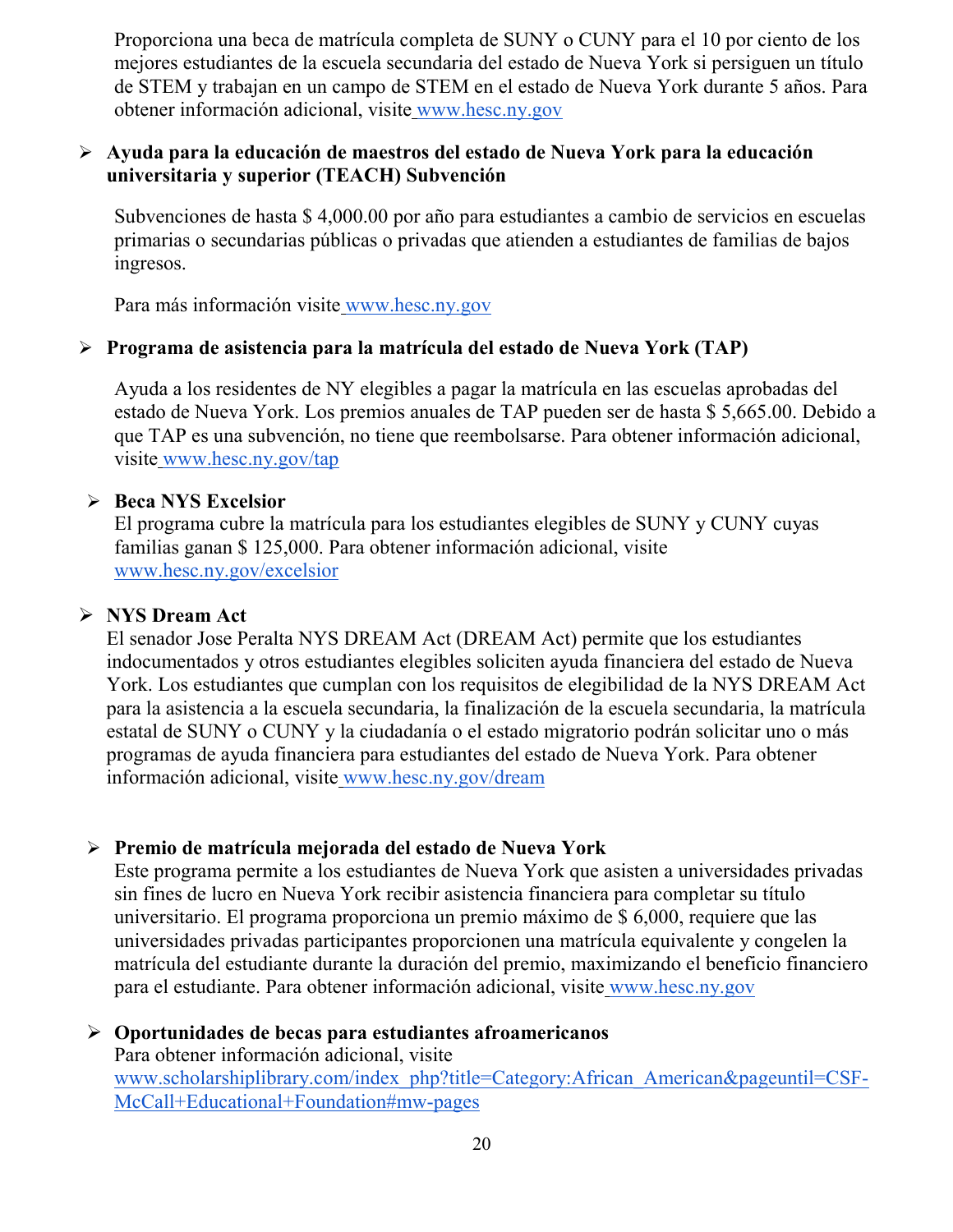#### **Oportunidades de becas del College Board**

Varias oportunidades de becas disponibles. Para obtener información adicional, visite

# *PROGRAMAS DE VERANO*

#### **Mercy College Programa de Honor de Empresas**

Tres sesiones de una semana para elegir

26 de junio al 2 de julio

10 de julio al 16 de julio

24 de julio al 30 de julio

Los estudiantes de grado 12 pueden experimentar la universidad de primera mano durante este programa de verano lleno de acción de una semana. Aprenda sobre liderazgo y carreras empresariales de un cuerpo docente ejecutivo que ha trabajado en las principales empresas globales.

Para obtener información adicional, visite [www.mercy.edu/business/leadership/academy](http://www.mercy.edu/business/leadership/academy)

# **Landmark College**

Se ofrecen programas en línea o en el campus Para obtener información adicional, visite www.landmark.edu/summer

# **Bank of America - Programa Líder Estudiante**

Este programa es para estudiantes de grados 11 y 12

Trabajar como interno pagado en una organización no lucrativa local para ocho semanas

Asistir a las líderes estudiantiles de una semana de la Cumbre en Washington, DC

Desarrollar el liderazgo y habilidades de carrera

Conectar con los estudiantes afines de su propia comunidad y en todo el país.

Solicite desde el 1 de noviembre de 2021 hasta el 28 de enero de 2022

Visite [www.bankofamerica.com/studentleaders](http://www.bankofamerica.com/studentleaders) para obtener información adicional.

#### **Smith Programas Pre-universitarios**

Northampton, MA Ciencias e Ingenieria Preparacion a la Universidad Mujer, Genero, y Representacion Futuros Sustenibles